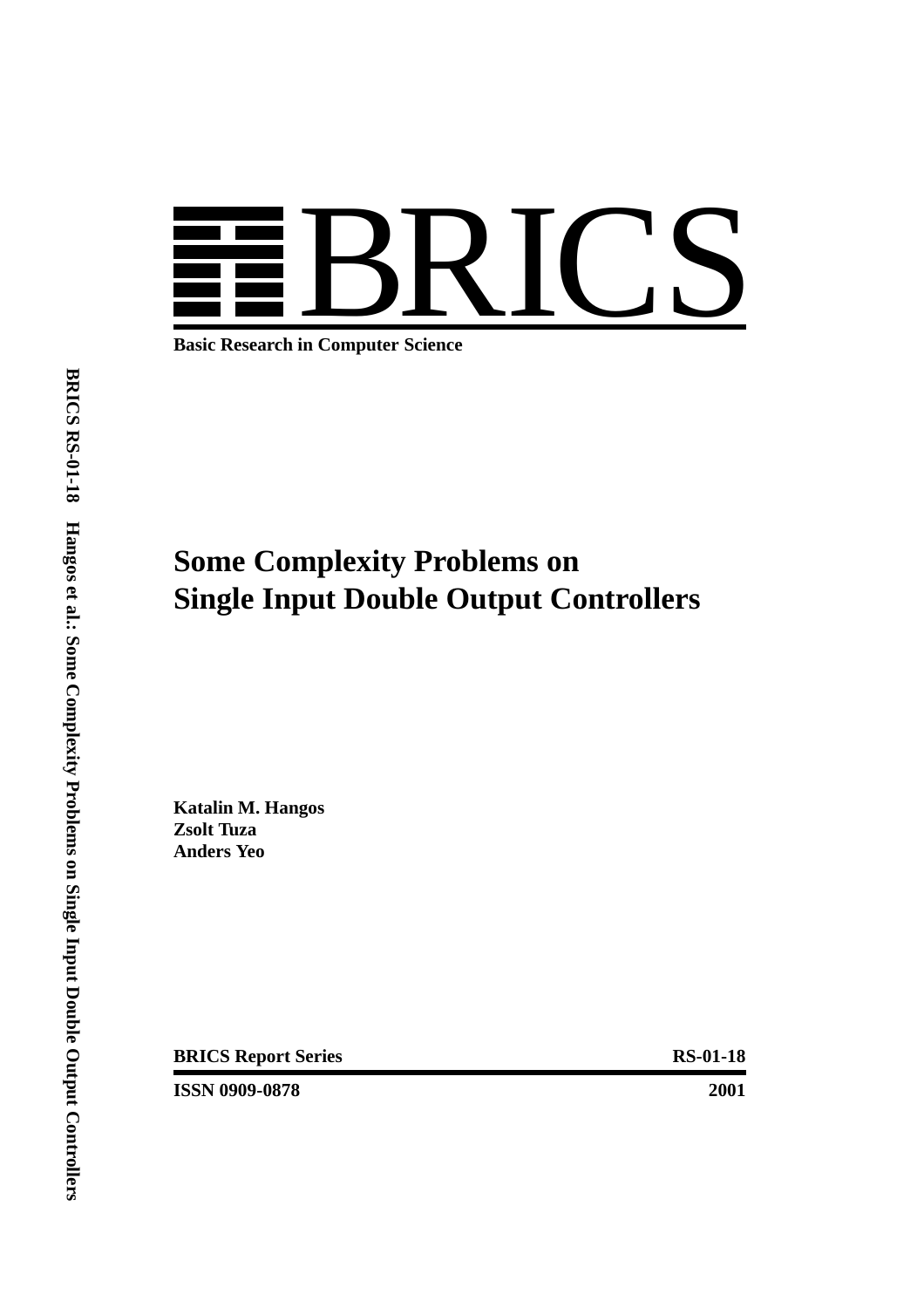Copyright (c) 2001, Katalin M. Hangos & Zsolt Tuza & Anders Yeo. **BRICS, Department of Computer Science University of Aarhus. All rights reserved.**

> **Reproduction of all or part of this work is permitted for educational or research use on condition that this copyright notice is included in any copy.**

**See back inner page for a list of recent BRICS Report Series publications. Copies may be obtained by contacting:**

> **BRICS Department of Computer Science University of Aarhus Ny Munkegade, building 540 DK–8000 Aarhus C Denmark Telephone: +45 8942 3360 Telefax: +45 8942 3255 Internet: BRICS@brics.dk**

**BRICS publications are in general accessible through the World Wide Web and anonymous FTP through these URLs:**

> http://www.brics.dk ftp://ftp.brics.dk **This document in subdirectory** RS/01/18/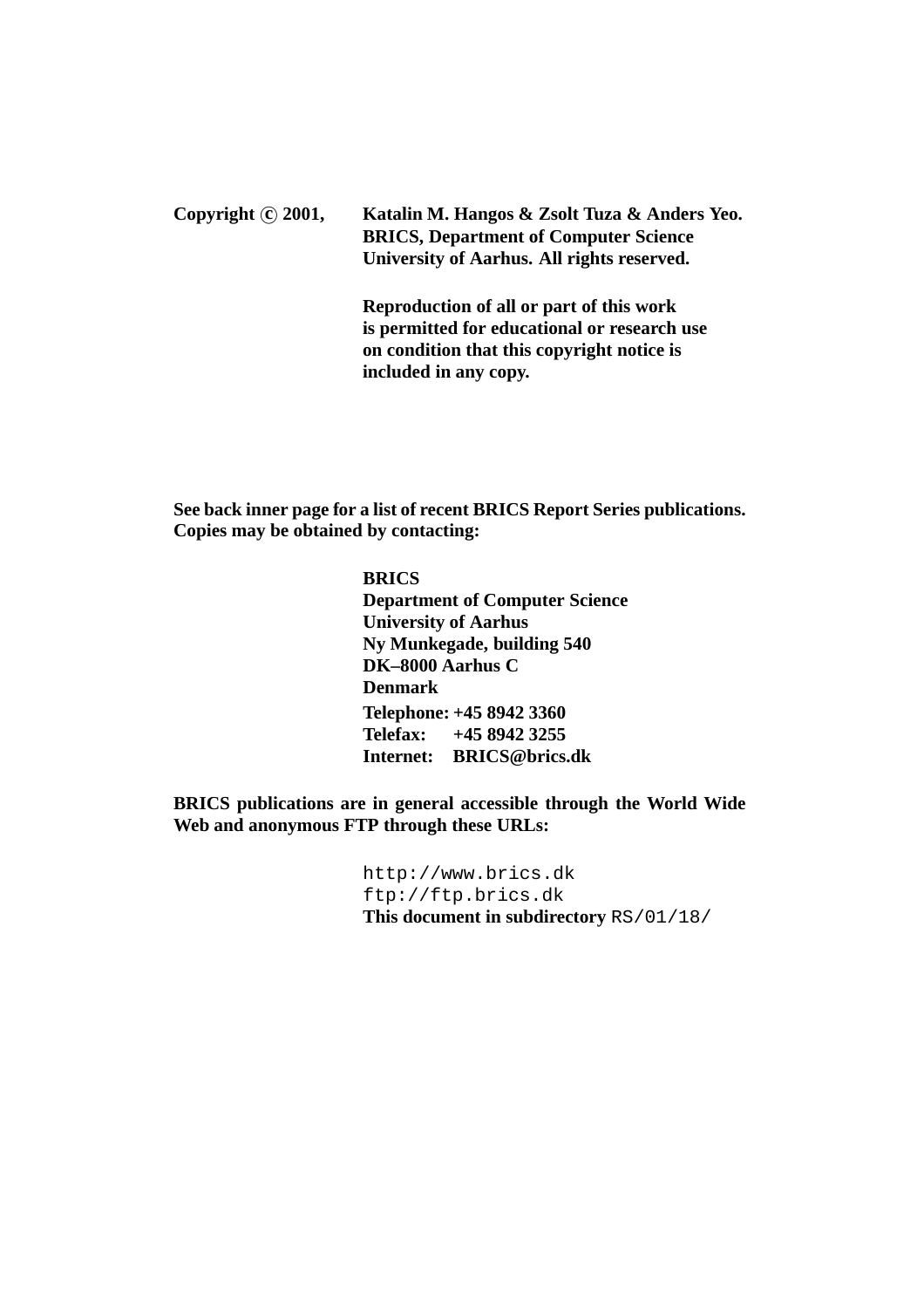# $S^{\text{S}}$  Problems on Singlet Input  $S^{\text{S}}$  $\mathbb{R}$  double  $\mathbb{R}$  output  $\mathbb{R}$  and  $\mathbb{R}$  are controllers.

K. M. Hangos Zs. Tuza

Computer and Automation Research Institute, Hungarian Academy of

Sciences, H–1111 Budapest, Kende u. 13–17, Hungary

and

Department of Computer Science, University of Veszprém H–8200 Veszprém, Egyetem u. 10, Hungary

#### A. Yeo

BRICS<sup>\*</sup>, Department of Computer Science, University of Århus Ny Munkegade, bldg. 540, DK–8000 Århus C, Denmark

Version of 2001–5–18

#### **Abstract**

We investigate the time complexity of constructing single input double output state feedback controller structures, given the directed structure graph G of a system. Such a controller structure defines a restricted type of  $P_3$ -partition of the graph  $G$ . A necessary condition  $(*)$  has been found and two classes of graphs have been identified where the search problem of finding a feasible  $P_3$ partition is polynomially solvable and, in addition, (∗) is not only necessary but also sufficient for the existence of a  $P_3$ -partition. It is shown further that the decision problem on two particular graph classes — defined in terms of forbidden subgraphs — remains NPcomplete, but is polynomially solvable on the intersection of those two classes. Moreover, for every natural number  $m$ , a stabilizing structure with Single Input m-Output controllers can be found in polynomial time for the system in question, if it admits one.

<sup>∗</sup>Basic Research in Computer Science, Centre of the Danish National Research Foundation.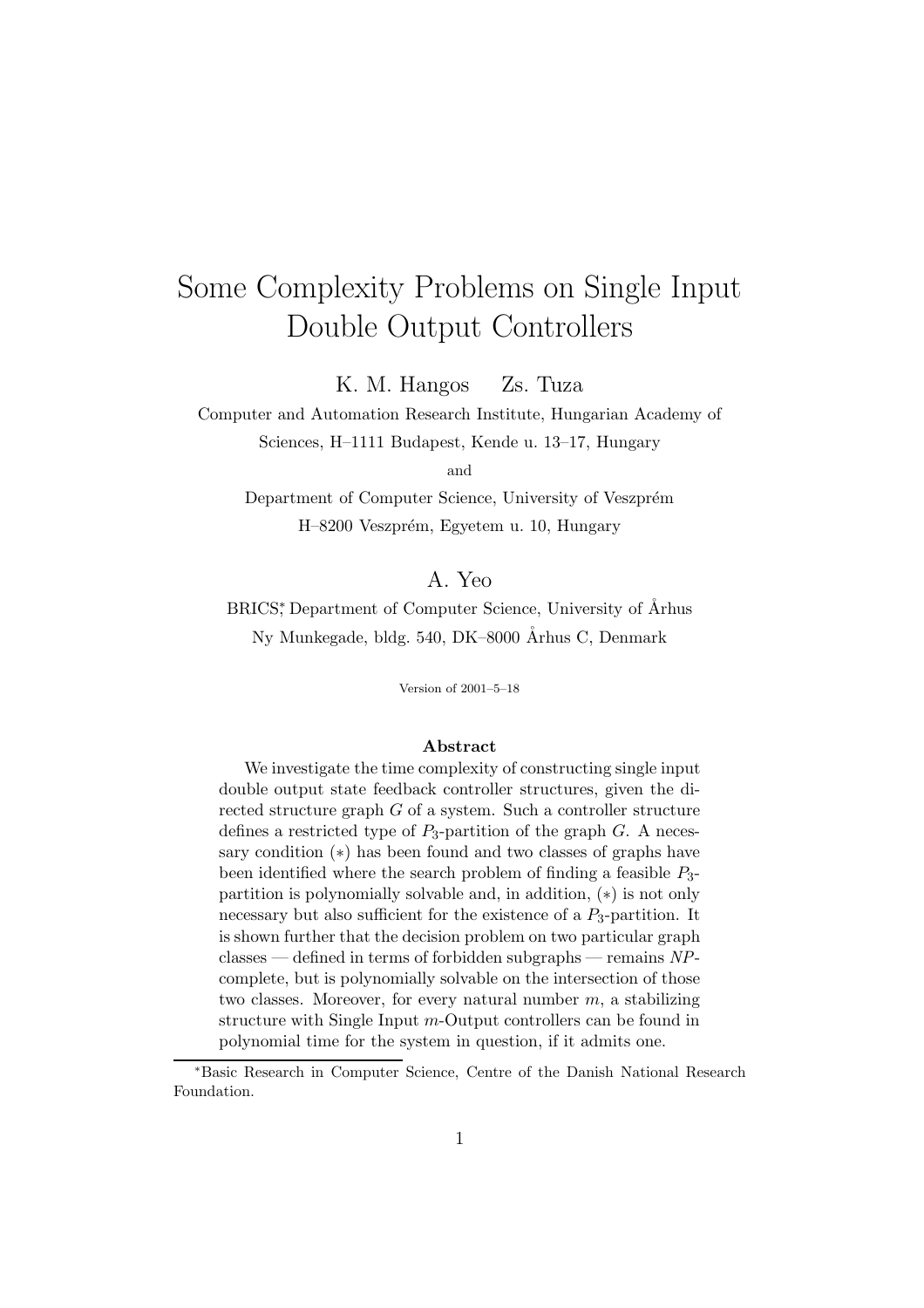## **1 Introduction**

The problems investigated in this paper originate from a well known and difficult engineering problem on designing a distributed control system of a complex plant. The source of the complexity problems lies in the fact that we aim at designing an optimal distributed control system structure, that is an optimal partitioning of the system variables.

Graph-theoretic description of process and control system structures is proposed in the earlier papers [3], [4]. With these definitions, the algorithmic problem statements of finding a distributed, stabilizing or disturbance rejective control structure — based on a given process structure — are introduced, both for the weighted and unweighted cases. For single input single output stabilizing and disturbance rejective controllers we proved that the existence of a control structure can be tested in polynomial time via constructing a matching that covers the set of state variables. Moreover, in this case the formulated optimal (weighted) controller structure selection problem has also been shown to be solvable in polynomial time.

We have also shown that already the *single input triple output* control structure selection problems are computationally hard for both of the stabilizing and disturbance rejective cases [3], [5].

The main subject of this paper is to investigate the problem of the single input double output control structure selection case. The problem will be handled in the form of restricted  $P_3$ -partitions of graphs. In addition, some results on single input multiple output controllers are presented, too.

The paper is organized as follows. The engineering problem and the corresponding combinatorial / algorithmic problems are introduced in Sections 2 and 3, respectively. A necessary condition for the existence of a solution is presented in Section 3.1 (completed with some more general ones in Section 3.2), and its sufficiency is proved in Section 4 for two particular classes of instances. The condition is not sufficient in general, however, as demonstrated by two simple examples called  $E$  and  $E'$ . Algorithmically, the corresponding graph partition problem is NP-complete, and it remains so even if we exclude all instances containing  $E =$ or, alternatively,  $E'$  — as a subgraph (Section 6). On the other hand, if both subgraphs E and E' are excluded, then the restricted graph class admits polynomial-time decision and search algorithms (Section 5). The last two sections deal with bipartite graphs. Some of the problems still remain algorithmically intractable (Section 7), but notably the existence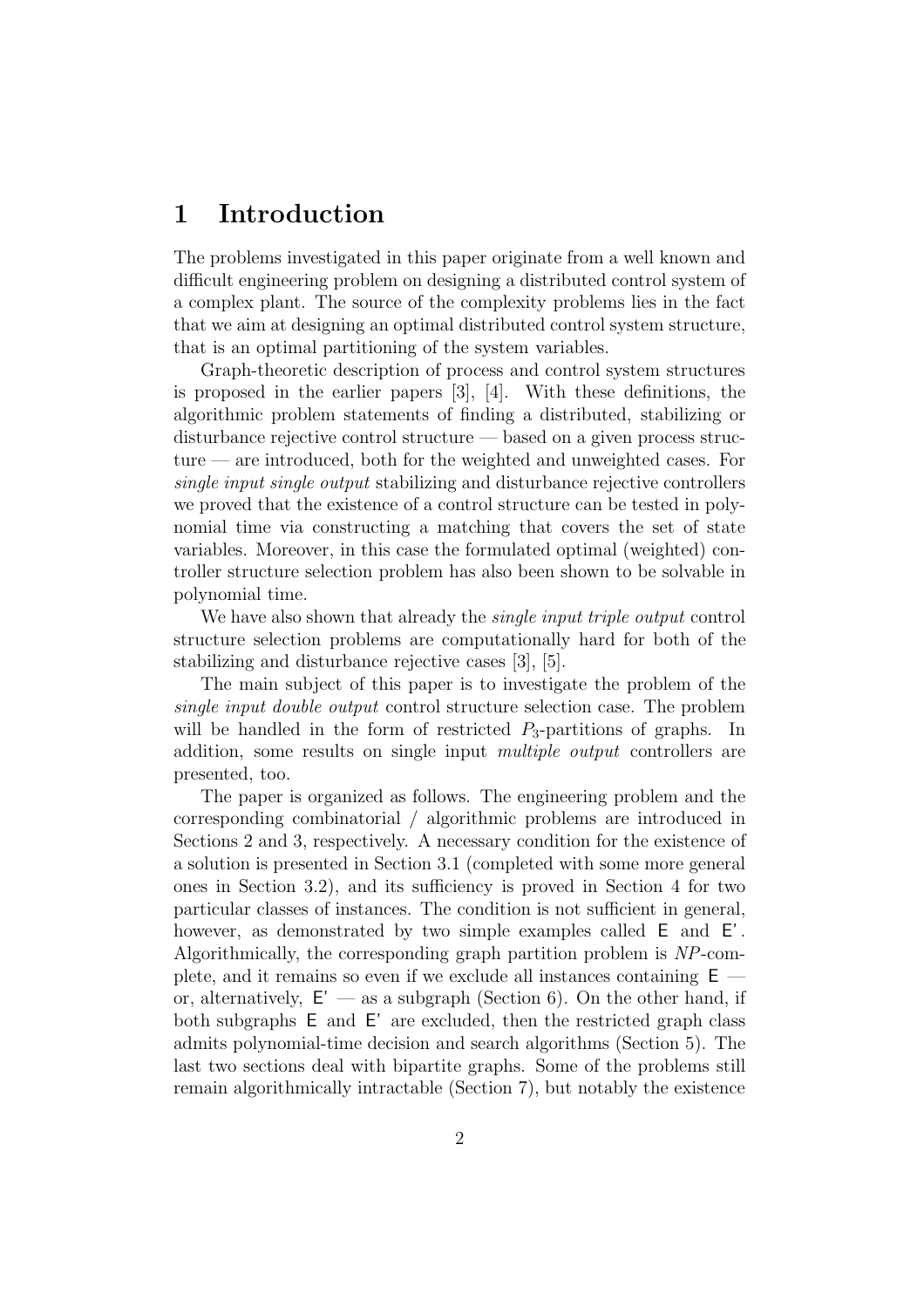problem for Single Input m-Output controllers admits a polynomial-time solution (both for decision and search), as proved in Section 8.

# **2 Engineering problem statement**

The engineering problem statement below explains the specialities of our combinatorial problem. The dynamics of a concentrated parameter nonlinear dynamic system (with or without controllers) can be described using the following state equation [7]

$$
\frac{dy}{dt} = f(y, x), \qquad y(0) = y_0
$$
  
\n
$$
\dim x(t) = r, \qquad \dim y(t) = p
$$
\n(5)

where  $y(t)$  is the state vector and  $x(t)$  is the manipulable input vector at any time t. Note that both x and y depend on time, moreover x is assumed to be manipulable and acts as a cause for the state variations.

The variable structure of the above set of equations is described by a directed graph  $G = (V, E)$ , with a vertex partition  $V = X \cup Y$  into two classes, as follows. The vertex set V consists of vertices associated to each of the state and input variables. There is a directed edge  $y_i y_i \in E$ or  $x_jy_i \in E$  present if the variable  $y_j$  or  $x_j$  appears in the argument of the right-hand side function  $f_i$  for  $\frac{dy_i}{dt}$ . It is important to note that the in-degree of a vertex  $x_j$  corresponding to an input variable is always equal to zero.

In order to modify the system behavior to satisfy a prescribed aim, say to stabilize the system, static state feedback controllers are most often applied. This is done by computing the value of the input variables  $x_j, j = 1,...,r$  using a given – possibly nonlinear – function  $g_j$  of some (or all) of the state variables

$$
x_j = g_j(y_{j_1}, \dots, y_{j_{p_j}})
$$
  
\n
$$
p_j \le p, \qquad j = 1, \dots, r
$$
 (C)

characterized by the index set

$$
I_j = \{j_1, \ldots, j_{p_j}\}, \qquad |I_j| = p_j.
$$

The controllers (C) use  $p_i$  different state variables to compute the feedback: such a feedback controller is called *single input p<sub>j</sub>* output controller.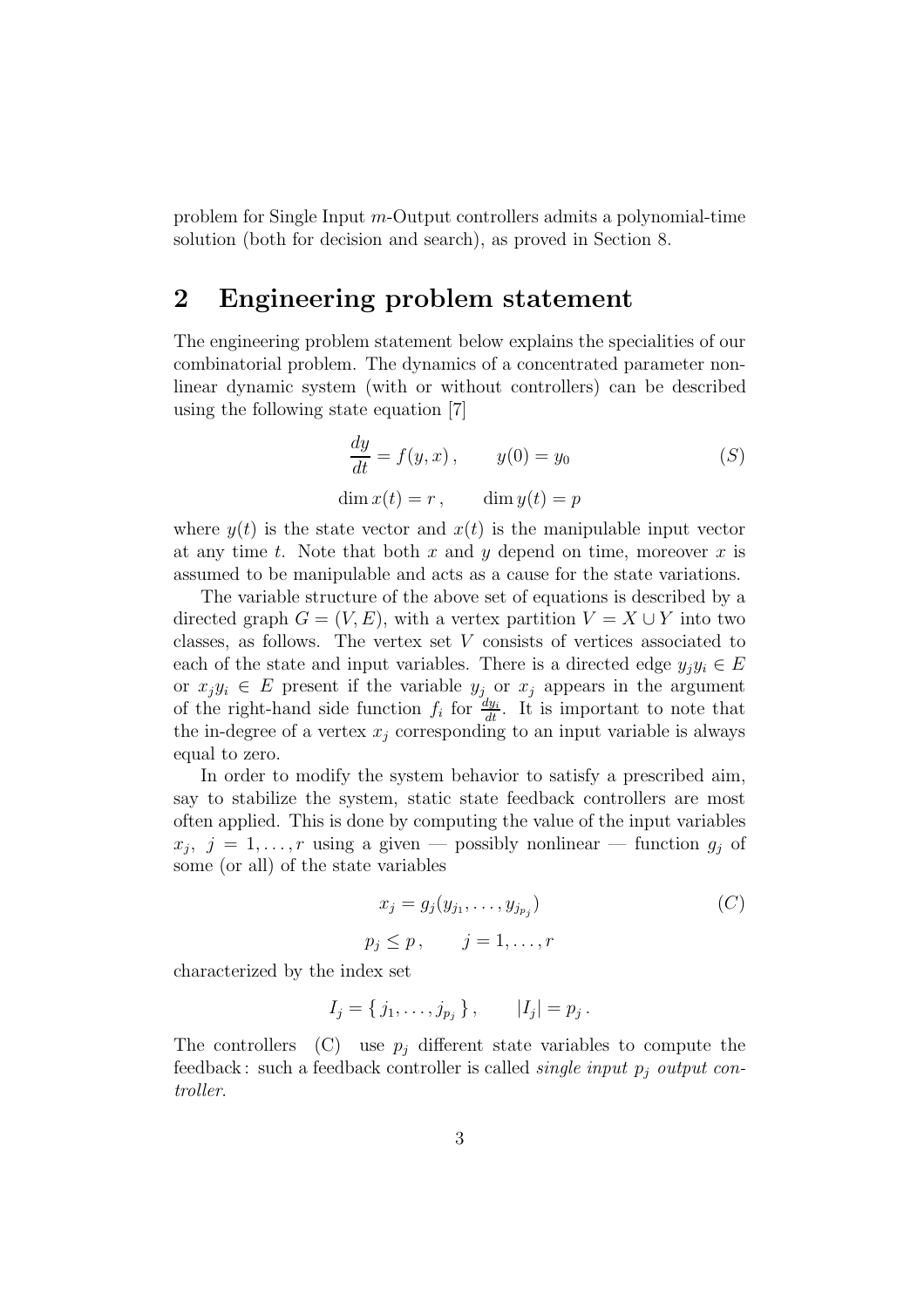### **3 Notions and problem statements**

In this section we introduce some algorithmic problems, whose time complexity will be studied later on. We formulate them as decision problems ; on the other hand, the corresponding search problems are of even greater practical importance. Therefore, for the instances proved to be polynomially decidable, we shall also desing polynomial-time algorithms that find feasible solutions if they exist.

The original engineering problem is equivalent to one on directed graphs. Nevertheless, we formulate two variants, one for digraphs and one for undirected graphs. As a matter of fact, in most cases, the " undirected version " can be reduced to the directed one by replacing each undirected edge  $y_i y_j$  with two oppositely oriented arcs  $y_i y_j$  and  $y_j y_i$ , and orienting each edge  $x_iy_j$  from  $x_i$  to  $y_j$ . (Then, in this "double-orientation," all undirected paths  $P_3$  give rise to directed paths of length two, i.e. none of them gets lost. Therefore, a method finding a solution in the digraph obtained, yields a solution for the original undirected graph, too, in a natural way.) This convention will be applied in parts of the paper where we treat graphs and digraphs together.

We consider (di)graphs  $G = (V, E)$ , where V is the vertex set and E is the edge set, with the following structural assumptions :

- There is a given vertex partition  $X \cup Y = V$ ,  $X \cap Y = \emptyset$ .
- The set  $X$  is independent in  $G$ .
- The "size condition"  $|Y| = 2 |X|$  holds.
- In the directed case, all  $X-Y$  edges are oriented from X to Y (but inside Y two vertices may be adjacent in both directions simultaneously).

We wish to decide whether there exists a vertex partition of G into  $|X|$ disjoint paths of length 2, each of them containing precisely one vertex of X. Such paths will be called *feasible*, and it will be assumed throughout without loss of generality that each vertex is contained in at least one feasible path in G. The feasible paths need not be induced subgraphs, i.e. they may as well induce triangles in the graph (with possibly two oppositely oriented arcs inside  $Y$ ). In digraphs, however, there is some restriction: if a path has its starting vertex in  $X$ , then its two edges have to be oriented consecutively, i.e. it must be a directed path. (A path with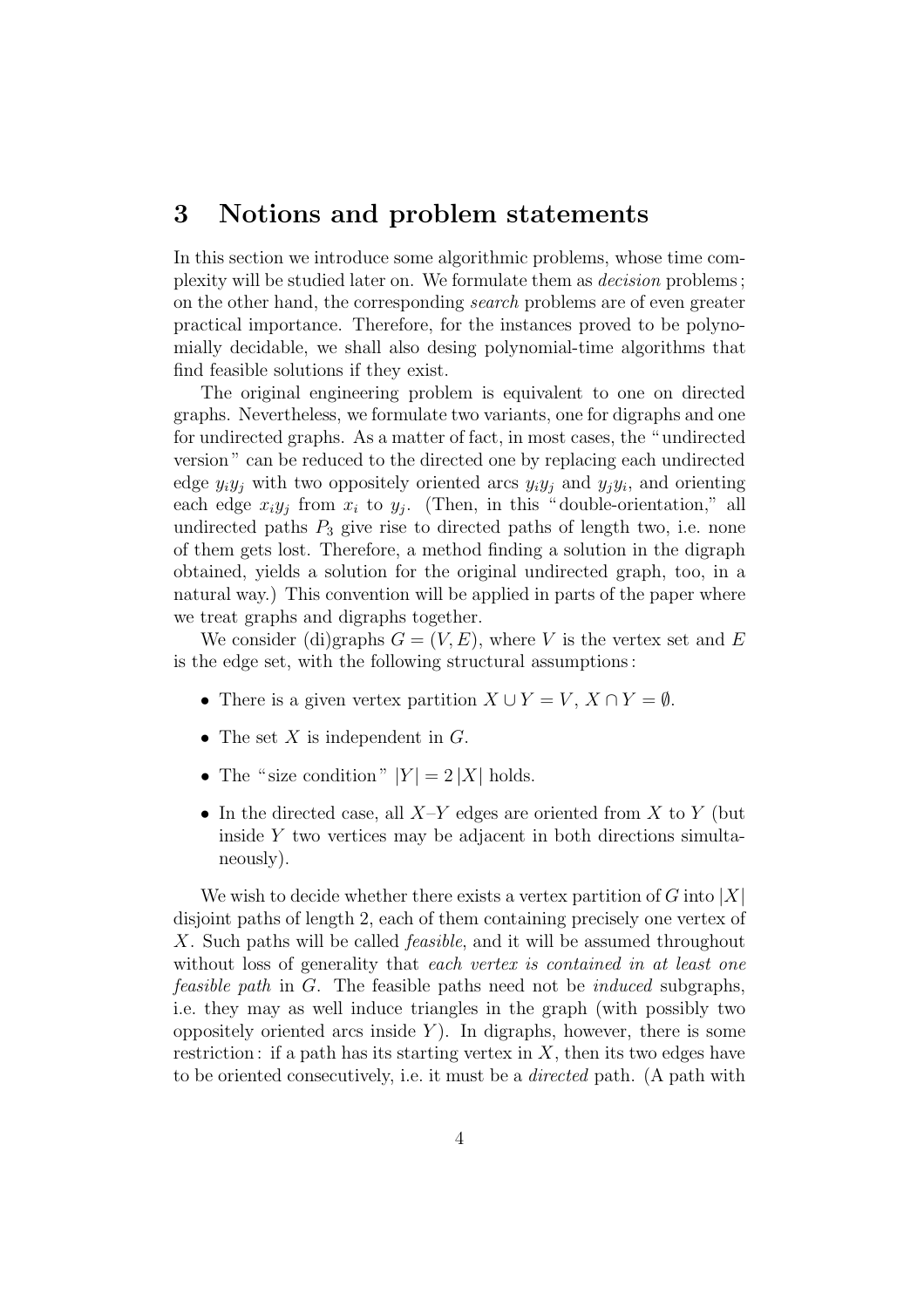its middle vertex in  $X$  has, of course, an alternating orientation.) If such a partition exists, we say that  $G$  is  $P_3$ -partitionable.

In this way, one can formalize an algorithmic problem, too, in the standard way. For short, we shall refer to this problem as 1X-2Y.

P<sub>3</sub>-PARTITIONING FOR SINGLE INPUT DOUBLE OUTPUT CONTROLLERS  $(1X-2Y)$ :

**Instance :** A graph or digraph  $G = (V, E)$ , with vertex bipartition  $X \cup$  $Y = V$ , where X is an independent set and  $|Y| = 2 |X|$ .

**Question :** Is G P<sub>3</sub>-partitionable ?

The corresponding search problem takes the same instances, and asks for a feasible  $P_3$ -partition of G as solution.

For later use, we introduce here two further algorithmic problems arising in this context. They concern multiple-output controllers ; in both definitions, m denotes any natural number (greater than 1; the case of  $m = 1$  has been thoroughly studied in [3] and [5]).

STABILIZING SINGLE INPUT *m*-OUTPUT CONTROLLER EXISTENCE  $(SSmE)$ :

- **Instance :** A graph or digraph  $G = (V, E)$ , with vertex bipartition  $X \cup$  $Y = V, |Y| \le m |X|.$
- **Question :** Does G have a vertex partition  $V = V_0 \cup V_1 \cup \cdots \cup V_k$  (for some non-specified k), such that  $V_0 \subset X$  and, for all  $1 \leq i \leq k$ ,  $|V_i \cap X| = 1, |V_i \cap Y| \leq m$ , and there exists a directed path inside  $V_i$  from the vertex of  $V_i \cap X$  to each  $y \in V_i \cap Y$ ?

STABILIZING SINGLE INPUT  $m$ -OUTPUT CONTROLLER OPTIMIZATION  $(SSmO)$ :

**Instance :** A graph or digraph  $G = (V, E)$ , with vertex bipartition  $X \cup$  $Y = V, |Y| \le m |X|.$ 

**Question :** In the vertex partitions feasible in the sense of the SSmE problem, what is the smallest possible total number of edges joining the pairs  $V_i, V_j$ , counted for all  $1 \leq i < j \leq k$ ?

As 1X-2Y is just a particular case of SSmE for  $m = 2$  and  $|Y| = m |X|$ , and  $SSmO$  already assumes an answer to  $SSmE$  as well, all the three problems above turn out to be NP-complete by the results of Section 6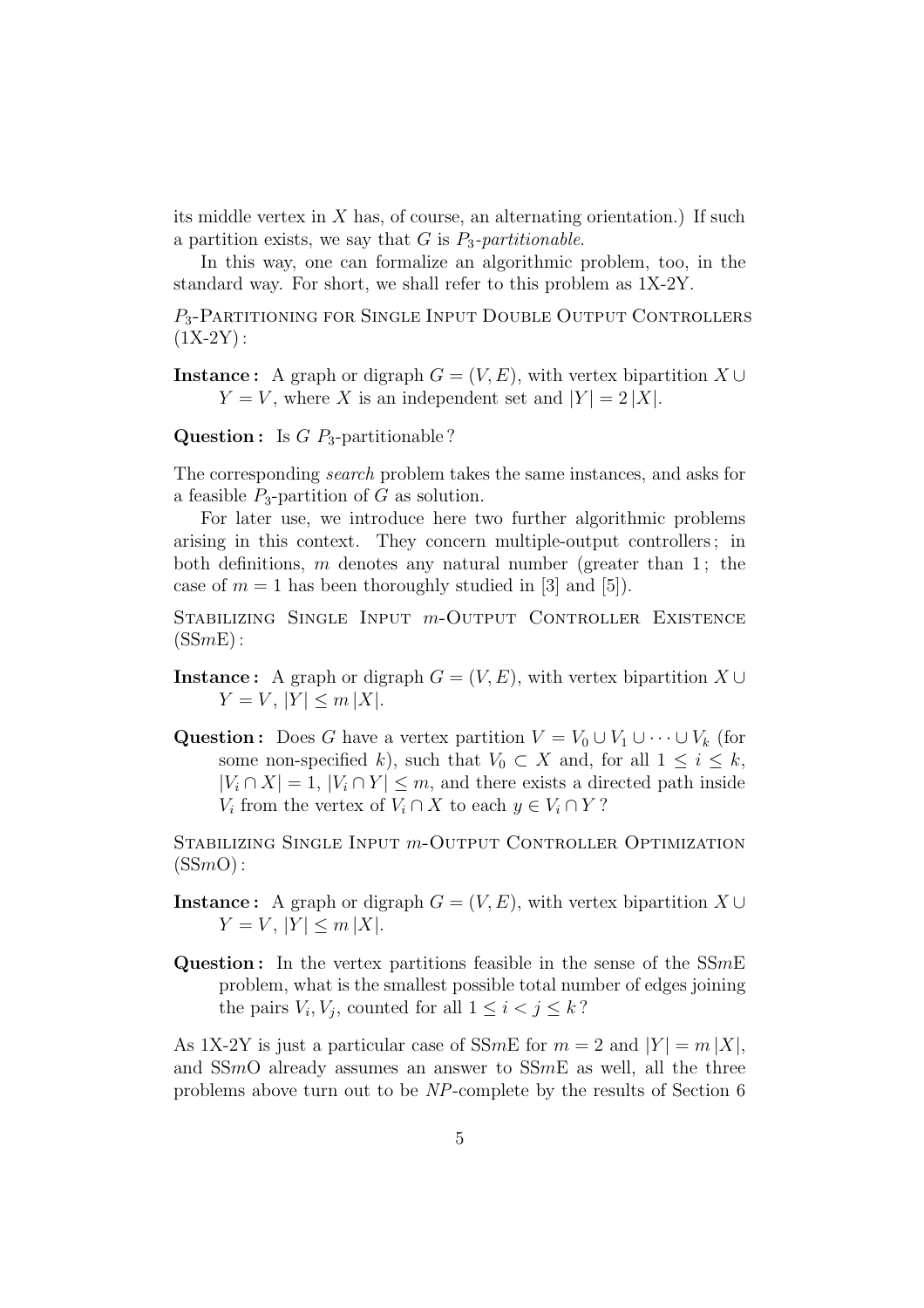below. In fact, the optimization problem  $SSmO$  remains  $NP$ -complete when restricted to bipartite graphs, for all  $m \geq 3$ , as it has been observed in [3, 5]. On the other hand, we shall prove in Section 8 that the existence problem SSmE on bipartite graphs admits a polynomial-time solution for every m.

The problems  $SSmE$  and  $SSmO$  model the situation that the system may be stabilized by just a subset of the input variables. In addition, SSmO takes into account that if an  $x_i$  has been chosen to stabilize some state  $y_i$  while it is also adjacent to some  $y_j$  stabilized by another input variable, then  $x_i$  acts on  $y_i$  as a disturbance. (Similarly, disturbances may act along edges joining two states, too, which are stabilized by distinct controllers.) The elements of  $V_0 \subset X$ , however, which do not occur in the edges covering  $Y$ , need not be counted as disturbances.

Tuning the model further, in a linear system (or, in a system linearized around a steady state) the disturbances can be represented by weighted edges, and the overall goal would be to find a feasible distributed stabilizing structure in which the total weight of disturbances is minimized. We do not consider this weighted version here, however, because already the unweighted one is NP-complete.

#### **3.1 The Neighborhood-Matching Condition**

A necessary condition — which is not sufficient in general — for  $P_3$ partitionability can be obtained as follows. For any  $A \subseteq V$ , let us denote by  $N(A)$  the set of vertices in  $V \setminus A$  joined to at least one element of A, and let  $n(A) := |N(A)|$ . Consider now a subset  $A \subseteq X$ . (Then  $N(A) \subseteq Y$ , since X is independent.) Let  $m(A)$  denote the largest number of mutually vertex-disjoint edges starting in  $N(A)$  and having the other endpoint in  $Y \setminus N(A)$ .

**Proposition 1** If G admits a P<sub>3</sub>-partition, then

$$
n(A) + m(A) \ge 2|A| \qquad \forall A \subseteq X \tag{*}
$$

**Proof.** The |A| paths covering the vertices of A have precisely  $2|A|$ vertices in Y, at most  $m(A)$  of which can belong to  $Y \setminus N(X)$ , and all the others must be located inside  $N(A)$ .

We shall call (∗) the Neighborhood-Matching Condition.

As observed by Kotlov [8], the following graph on six vertices shows that the condition  $(*)$  alone is not sufficient for  $P_3$ -partitionability.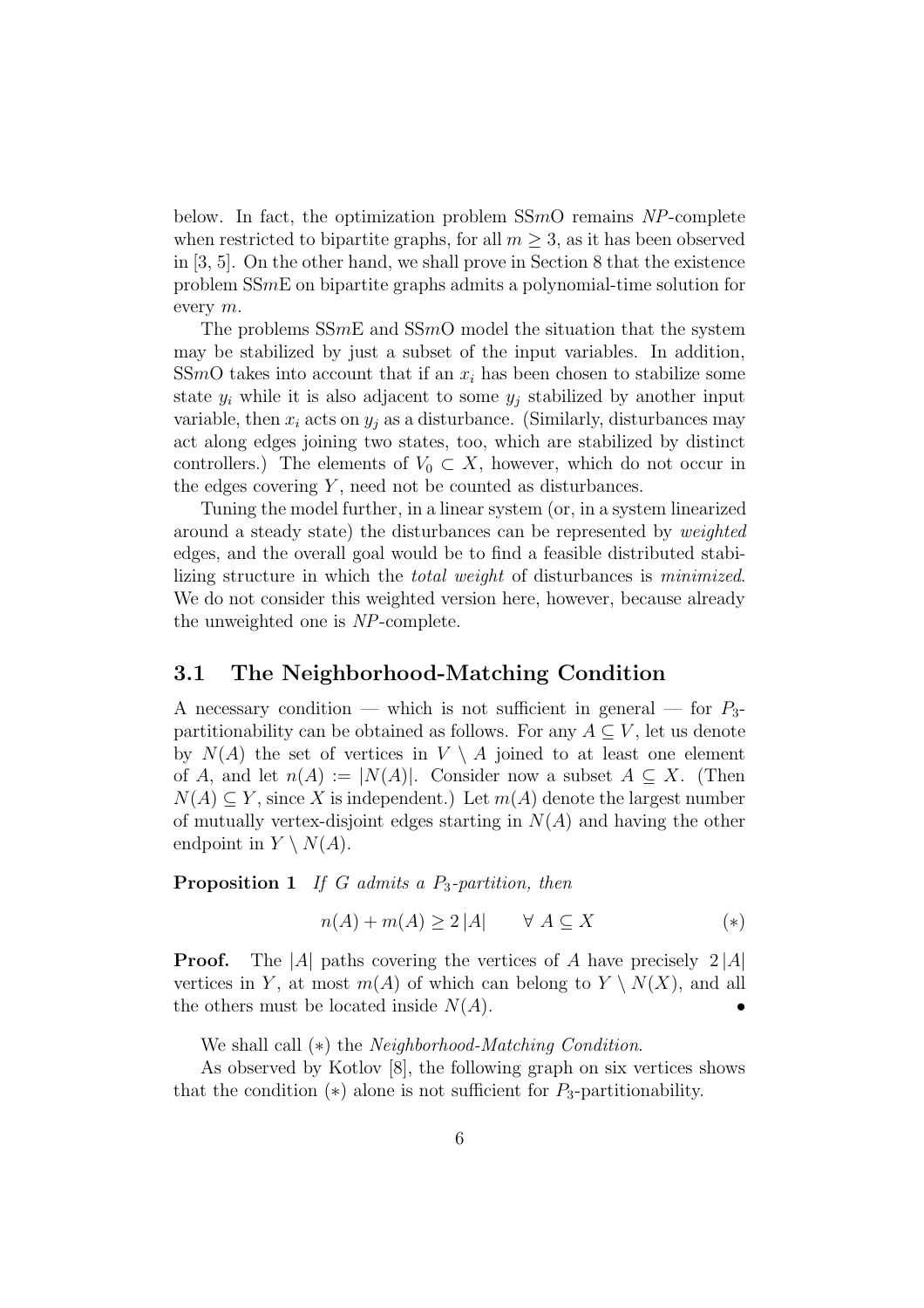

Figure 1: The graph E

**Example 1** Set  $X = \{x_1, x_2\}$  and  $Y = \{y_1, y_2, y_3, y_4\}$ , and let the edge set consist of the five edges  $x_1y_1$ ,  $x_2y_2$ , and  $x_1y_3$ ,  $x_2y_3$ ,  $y_3y_4$ . We denote this graph by E as it is seen in Fig. 1.

Obviously,  $(*)$  is satisfied in E. Moreover, it is easy to see that E does not admit any  $P_3$ -partition. For instance, one can observe that  $y_1$ and  $y_2$  are contained in unique paths of length 2, which share the vertex  $y_3$ .

Historically, the first example of a non- $P_3$ -partitionable graph satisfying  $(*)$  — found by Holzman [6] — had nine vertices, but actually it turned out to be not minimal, in the sense that it contains E as an induced subgraph. On the other hand, Enomoto [1] has observed that, interchanging the roles of  $x_1$  and  $y_1$  and reversing the orientation of the edge joining them, we obtain another drawing of the graph, in which (∗) is again satisfied but not sufficient for the existence of a  $P_3$ -partition. This second example is exhibited in Fig. 2.

It is important to note that, though the underlying undirected graphs of the two examples above are isomorphic, they are essentially different instances of the current problem because their vertex partitions are not the same. In notation, we shall write E' for the latter.

In the context of Single Input Double Output controllers, the main question is

**Problem 1** In which classes of graphs and digraphs can the existence of a  $P_3$ -partition be decided — and the corersponding search problem be solved — in polynomial time?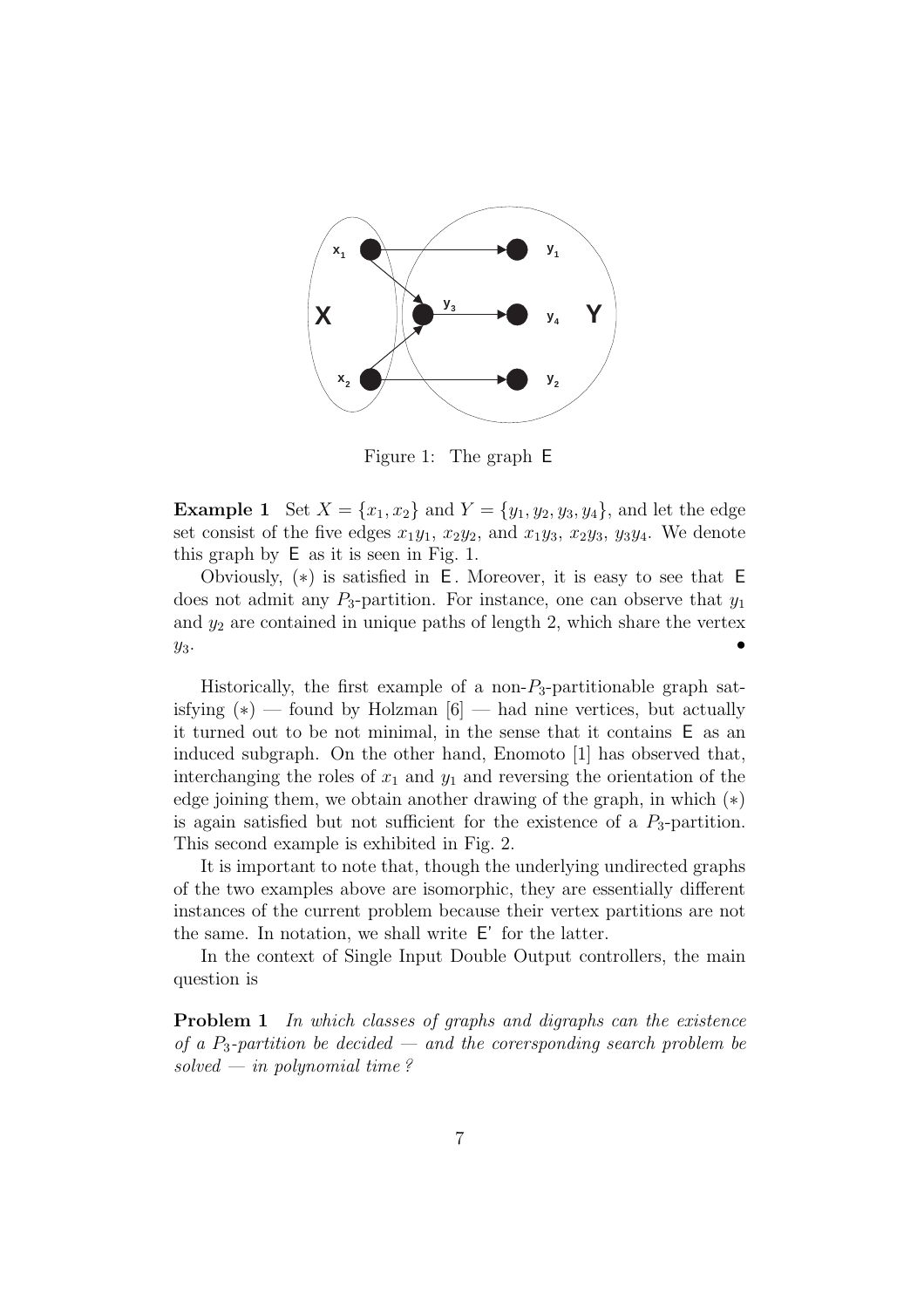

Figure 2: The other vertex partition of E satisfying the Neighborhood-Matching Condition, denoted E'

Later we shall prove that the Neighborhood-Matching Condition can be tested in polynomial time in the class of all (di)graphs ; i.e., restricting our attention to (di)graphs satisfying (∗) does not help with respect to polynomial-time solvability. On the other hand, the following related question may lead to interesting graph classes.

**Problem 2** What kind of structural properties make the Neighborhood-Matching Condition sufficient ?

A partial answer will be presented in Section 4.

#### **3.2 More general conditions**

It is a challenging problem to find further necessary conditions for the existence of a  $P_3$ -partition. Instead of restricting our attention to the sets  $A \subseteq X$ , one may consider any subset  $A \subset V$  and require that a collection of vertex-disjoint feasible paths  $P_3$  should exist, which cover all vertices of A. This condition in its generality, however, is already equivalent to the original problem, by choosing  $A = V$ .

In order to find a more effective approach, one may restrict the selection of the sets A and/or study some parameters weaker than the " $P_3$ -packing number." For the former, a relevant property is as follows:

• We call a set  $A \subset V$  strongly  $P_3$ -independent if no two of its vertices are contained in the same *feasible*  $P_3$  of  $G$ .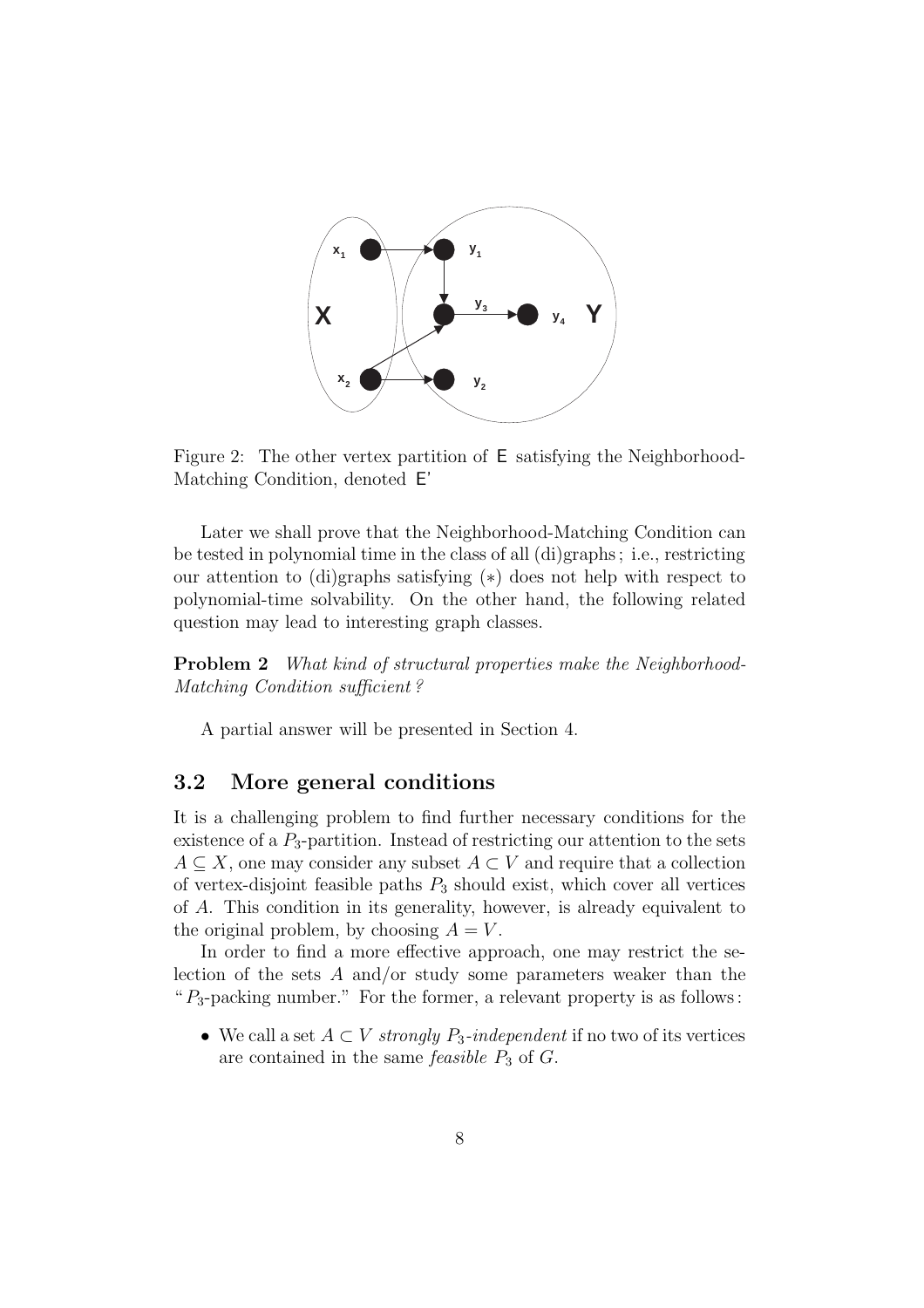For instance, the sets involved in the Neighborhood-Matching Condition are of this type, since each feasible path in the  $P_3$ -partition is supposed to contain precisely one vertex of X.

For  $A \subset V$ , let  $\mathcal{P}(A)$  denote the set of vertices  $v \in V$  for which there exists some  $w \in A$  and a feasible  $P_3$  in G containing both v and w. Then  $A \subseteq \mathcal{P}(A)$ , by the choice  $w = v$  for each  $v \in A$ . Further, we denote by  $\tau = \tau(A)$  the minimum cardinality of a vertex set meeting all feasible paths incident to at least one vertex of A.

**Proposition 2** If G is P<sub>3</sub>-partitionable, then each of the following conditions is satisfied for all strongly  $P_3$ -independent sets  $A \subset V$ .

- (i)  $|\mathcal{P}(A)| \geq 3 |A|$ .
- (ii) In particular,  $|A| \leq |V|/3$ .
- (iii)  $\tau(A) > |A|$ .
- (iv) More generally, for every  $T \subseteq V \setminus A$ , there exist at least  $|A|-|T|$ mutually vertex-disjoint feasible paths of length 2 inside  $\mathcal{P}(A) \setminus T$ . •

These simple necessary conditions are strong enough to rule out both **E** and **E**'. Indeed, the set  $\{y_1, y_2, y_4\}$  is  $P_3$ -independent in both graphs (violating  $(ii)$ ) and the vertex  $y_3$  is contained in all feasible paths, hence yielding an obstruction for any pair of strongly  $P_3$ -independent vertices. What is more, the condition (i) is violated by any two of  $y_1, y_2, y_4$ , and in E' by the sets  $\{x_1, y_2\}$  and  $\{x_1, y_4\}$ , too. Observe further that if the Neighborhood-Matching Condition does not hold for some  $A \subseteq X$ , then a suitable set  $T$  violating  $(iv)$  can be found.

Though we do not know the time complexity of testing  $(i)$  in general, we can prove the following related assertion.

**Proposition 3** It can be tested in polynomial time whether the condition (i) of Proposition 2 holds for all subsets  $A \subseteq X$ .

We do not include the proof here because on the subsets of  $X$ ,  $(i)$  is weaker than (∗), and we shall show that also the latter can be tested in polynomial time. Hence, in the context of Single Input Double Output controllers, checking  $(i)$  inside X is not terribly exciting.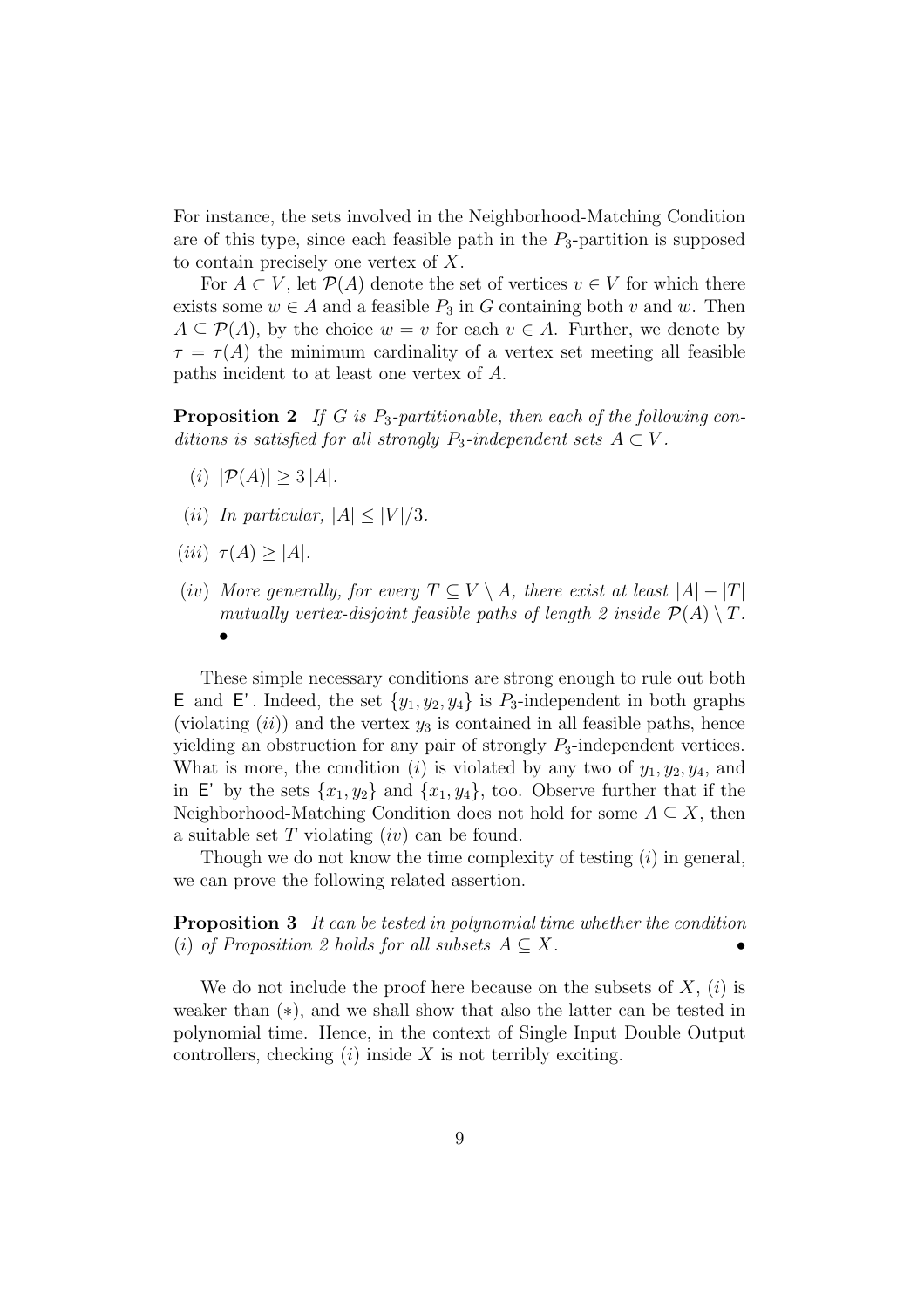# **4 On the sufficiency of the Neighborhood-Matching Condition**

In this section we first present some classes of graphs where the Neighborhood-Matching Condition is sufficient for the existence of a  $P_3$ -partition, and moreover a feasible partition can be found in polynomial time if it exists. Then, in a separate subsection, we show how (∗) can be tested in polynomial time in every graph and digraph.

**Proposition 4** If Y is an independent set (i.e., G is bipartite), then the condition  $(*)$  is necessary and sufficient for the existence of a  $P_3$ partition. Moreover, if  $(*)$  is satisfied, then a  $P_3$ -partition can be found in polynomial time.

**Proof.** Observe first that if Y induces no edge in  $G$ , then  $(*)$  reduces to

$$
|N(A)| \ge 2|A| \quad \forall A \subseteq X.
$$

Now, double the size of X by taking a copy x' for each  $x \in X$  and joining it to the neighbors of  $x$ . In this larger bipartite graph, the vertex class containing  $X$  satisfies the Hall condition, thus has a perfect matching, say  $M$ . As is well known, such an  $M$  can be found in polynomial time. Identifying x' with x, M turns to a  $P_3$ -partition of G. ••

Under the conditions of Proposition 4,  $N(X)$  is the entire set Y. We next consider the other extreme, where  $N(X)$  is as small as possible.

**Proposition 5** If  $|N(X)| = |X|$ , then the condition (\*) is necessary and sufficient for the existence of a  $P_3$ -partition. Moreover, if  $(*)$  holds in  $G$ , then a  $P_3$ -partition can be found in polynomial time.

**Proof.** We first show that the search problem is polynomial-time solvable. Note that the assumption above means  $|X| = |N(X)| = |Z|$  where  $Z := Y \setminus N(X)$ . Thus, G admits a P<sub>3</sub>-partition if and only if there exist X vertex-disjoint X–Z paths. This holds precisely when both  $X \cup N(X)$ and  $N(X) \cup Z$  have perfect matchings, and hence the search problem is solvable in polynomial time by standard bipartite matching algorithms.

In order to prove the sufficiency of (∗), suppose for a contradiction that one or both  $X\cup N(X)$  and  $N(X)\cup Z$  do not have a perfect matching. If  $X \cup N(X)$  has none, then, by Hall's theorem, there is a subset  $A \subseteq X$ with  $|N(A)| < |A|$ . Since  $m(A) \leq n(A)$  holds for every A, we obtain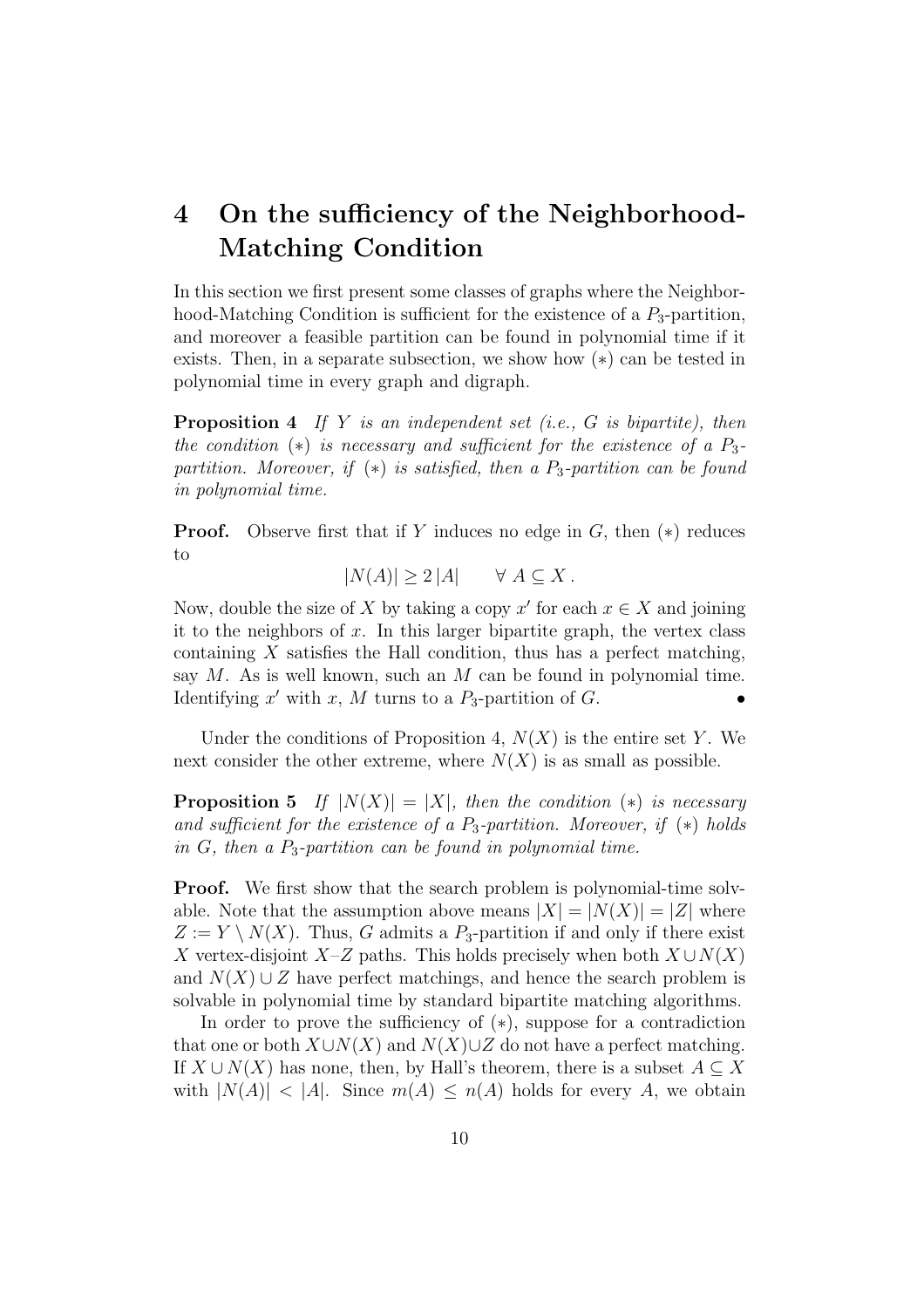the contradiction  $n(A) + m(A) < 2 |A|$ . On the other hand, if  $N(X)$  is not matchable with Z, then we have  $m(X) < |X|$ , thus the contradiction  $n(X) + m(X) < 2 |X|$  is obtained.

#### **4.1 Testing the Neighborhood-Matching Condition in polynomial time**

The goal of this subsection is to prove that the condition (∗) can be checked efficiently. Along these lines, alternative proofs of the previous two propositions can also be obtained ; nevertheless, the preceding arguments are definitely simpler than the next one, and, as a more important point, also the search algorithms given there are faster than what could be derived from the construction below.

**Theorem 1** The Neighborhood-Matching Condition can be tested in polynomial time.

**Proof.** For each graph or digraph  $G = (V, E)$  with  $V = X \cup Y$ ,  $|Y| =$  $2|X|$  and X independent, we construct a bipartite graph  $G' = (V', E')$ (in linear time) such that the validity of the Neighborhood-Matching Condition in  $G$  is equivalent to the existence of a perfect matching in  $G'$ . Since the latter can be tested in polynomial time, this construction will prove the theorem.

We define  $V' = X_1 \cup X_2 \cup Y_1 \cup Y_2 \cup Y_3$ , where the  $X_i$  and  $Y_j$  are mutually disjoint copies of  $X$  and  $Y$ , respectively, with their vertices labelled in the same way as in  $X$  and  $Y$ . The independent vertex classes of  $G'$  will be  $X_1 \cup X_2 \cup Y_3$  and  $Y_1 \cup Y_2$ , each of size 4 |X|. For all the four combinations of  $1 \leq i, j \leq 2$ , the edge set joining  $X_i$  to  $Y_j$  is the copy of the one joining X to Y. Between  $Y_1$  and  $Y_3$  there is a perfect matching, corresponding to the identity mapping. Finally, the neighborhood of a vertex of  $Y_3$  in  $Y_2$  represents the *closed out-neighborhood* of the corresponding vertex in  $Y$ ; i.e.,

$$
y_{3,i} y_{2,j} \in E' \iff i = j \lor y_i y_j \in E.
$$

We need to prove that the Neighborhood-Matching Condition in G is equivalent to the Hall condition for the vertex class  $X_1 \cup X_2 \cup Y_3$  in  $G'$ ; i.e., to the assumption that each set  $Z_1 \cup Z_2 \cup W$  is adjacent to at least  $|Z_1| + |Z_2| + |W|$  vertices of  $Y_1 \cup Y_2$ , where  $Z_i \subseteq X_i$  for  $i = 1, 2$  and  $W \subseteq Y_3$ .

We begin with the observation that satisfying the Hall condition in  $G'$  for all sets is equivalent to satisfying it for those restricted sets where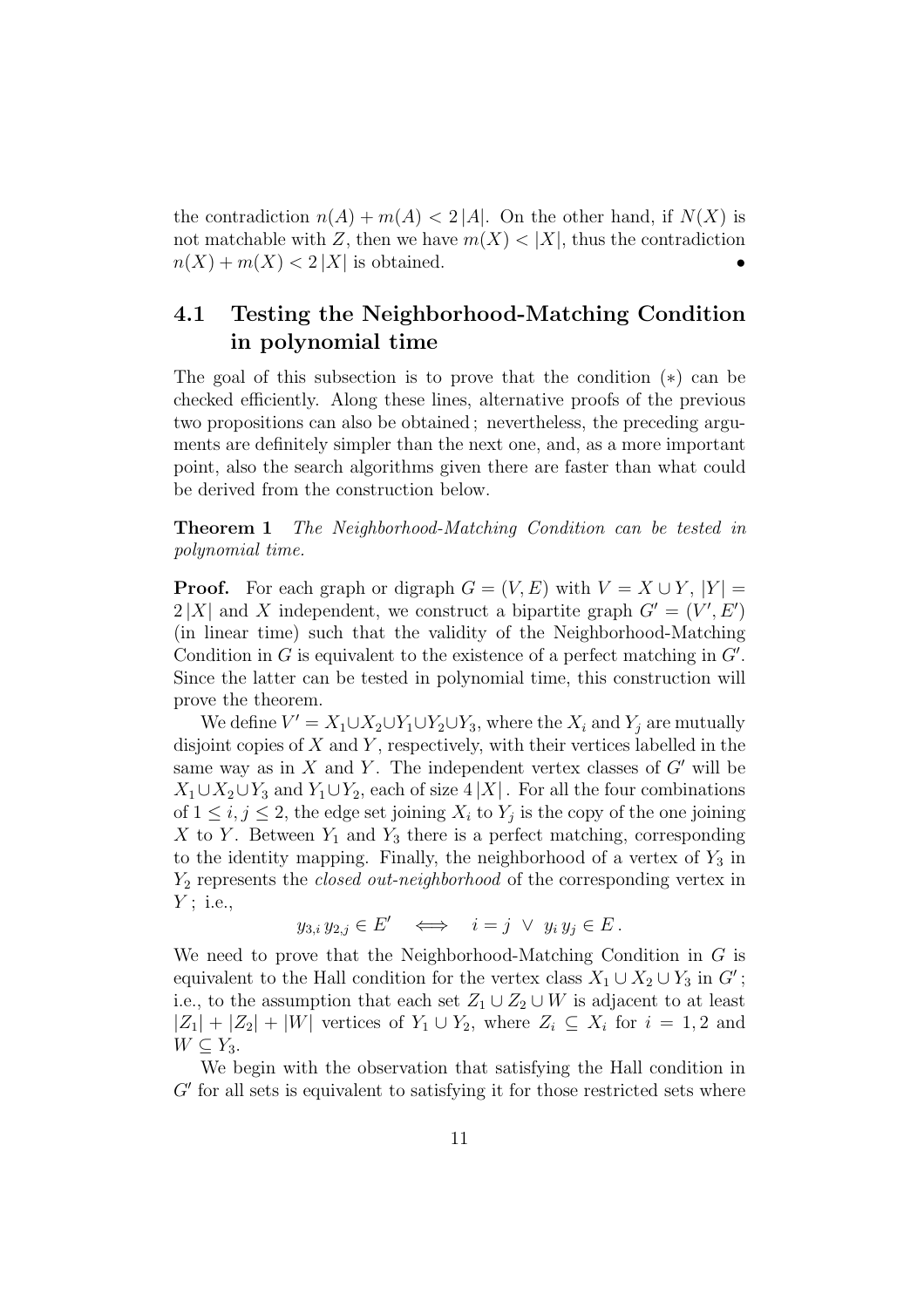- $Z_1$  and  $Z_2$  are copies of the *same*  $Z \subseteq X$ , and
- W is a subset of the copy of the neighborhood  $N(Z)$  of Z in G.

Indeed, if, say,  $x_{1,i} \in X_1$  but  $x_{2,i} \notin X_2$ , then inserting  $x_{2,i}$  into  $X_2$  doesn't increase the neighborhood ; i.e., if we had any set violating the Hall condition, we can ensure that there is such a set with the first restriction above, too. Moreover, if W contains some k vertices  $(k \geq 1)$  which do not belong to the copy of the neighborhood of  $Z$ , then removing them from W decreases the neighborhood with k vertices already inside  $Y_1$ , hence producing a violating set for the Hall condition with the second restriction as well, if there was any.

Hence, let  $Z$  and  $W$  be as above. Suppose first that the Neighborhood-Matching Condition is valid for the set  $Z \subseteq X$ . It means that there exists a matching M from  $N(Z)$  to  $Y \setminus N(Z)$ , with  $|M| = 2 |Z| - |N(Z)|$  edges. We consider the copy of M as represented by the  $Y_3 - Y_2$  edges, and now we may even forget about all the other edges incident to  $W$ . If  $W$  coincides with the entire copy of  $N(Z)$ , then  $Z_1 \cup W$  has  $|N(Z)|+|M| = 2|Z|$ neighbors in  $Y_2$ , and further  $|N(Z)|$  ones in  $Y_1$ , that is  $|Z_1| + |Z_2| + |W|$ neighbors altogether, as needed. Moreover, the removal of any  $k$  vertices from W can destroy at most k neighbors in  $Y_2$  along the copy of M (and no neighbor gets destroyed in  $Y_1$ ). Thus, the Hall condition holds for all  $W$  and  $Z$ .

Suppose next that the Neighborhood-Matching Condition is violated by some set  $Z \subseteq X$  in G. It means that the size of the largest matching from  $N(Z)$  to  $Y\setminus N(Z)$  is smaller than  $2|Z|-|N(Z)|$ . In this situation we are going to apply the following " deficiency version " of Hall's theorem :

*If the largest matching from a vertex set* A *to a vertex set* B *has fewer than* m *edges, then some subset*  $W \subseteq A$  *has fewer than*  $|W| + m - |A|$  *neighbors in B*.

On applying this to  $A = N(Z)$  and  $B = Y \setminus N(Z)$  with  $m = 2|Z|$  –  $|N(Z)|$ , and moving then to the graph G', we obtain that some subset W of the copy of  $N(Z)$  in  $Y_3$  has fewer than

$$
|W| + (2|Z| - |N(Z)|) - |N(Z)| = |W| + 2|Z| - 2|N(Z)|
$$

neighbors in  $Y_2$  outside  $N(Z_i)$ . Thus, together with the neighbors of the  $N(Z_i)$  in the  $Y_i$ , the set  $Z_1 \cup Z_2 \cup W$  has fewer than  $2|Z| + |W|$ neighbors, hence violating the Hall condition. This completes the proof of the theorem.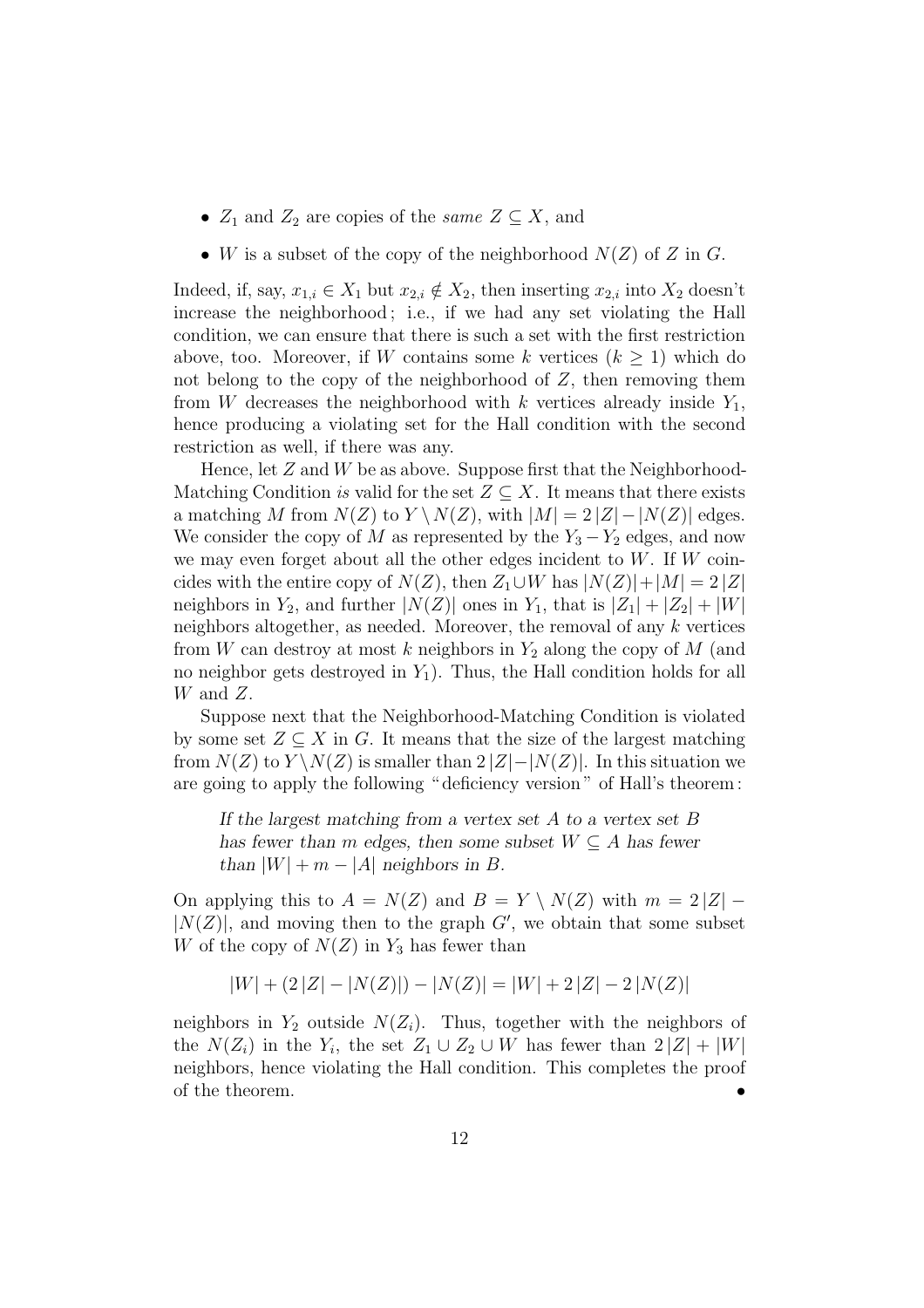# **5 Polynomial algorithms for graphs without** E **and** E'

In this section we prove the following result.

**Theorem 2** There exists a polynomial-time algorithm that decides, for each digraph D containing no subgraphs isomorphic to  $E$  and  $E'$ , whether D admits a  $P_3$ -partition. Moreover, if D is  $P_3$ -partitionable, then the algorithm also finds a feasible partition.

Based on the transformation described at the very beginning of Section 3, such an algorithm can be applied to solve the undirected version of the problem as well (both decision and search), on every input graph G without E and E' as a subgraph. The following standard notation will be used.

**Notation and terminology.** Oriented edges will be called *arcs*, and the set of arcs in digraph D will be denoted  $A(D)$ . For two vertex subsets S and T, an  $(S, T)$ -arc is an arc having its starting vertex in S and its endpoint in T. The *induced subgraph*  $D[U]$  has vertex set U, and its edges are all the  $(U, U)$ -arcs. Finally, the *out-neighborhood* of vertex v, i.e. the set of vertices w such that vw is an arc, is denoted  $N^+(v)$ ; and we write  $d^+(v)$  for the *out-degree*  $|N^+(v)|$  of v.

The validity of Theorem 2 will be proved via the following algorithm.

#### **Algorithm A:**

- **Input:** A digraph D with the properties described in Section 3, and containing neither E nor E' as a subdigraph.
- **Step 1:** We delete arcs according to the following scheme:
	- **1a:** If there are two distinct vertices  $x_1, x_2 \in X$  and two distinct vertices  $y_1, y_2 \in Y$ , such that  $N^+(x_1) = N^+(x_2) = \{y_1, y_2\}$ , then delete  $x_1y_2$  and  $x_2y_1$ .
	- **1b:** Otherwise, if there is a vertex  $x_1 \in X$ , such that  $N^+(x_1) =$  ${y}$ , then delete all arcs into y except  $x_1y$ .
	- **1c:** Otherwise, if there are two distinct vertices  $x_1, x_2 \in X$  and two distinct vertices  $y_1, y_2 \in Y$ , such that  $\{x_1y_1, x_2y_1, y_1y_2\} \subseteq$  $A(D)$ , then delete  $y_1y_2$ .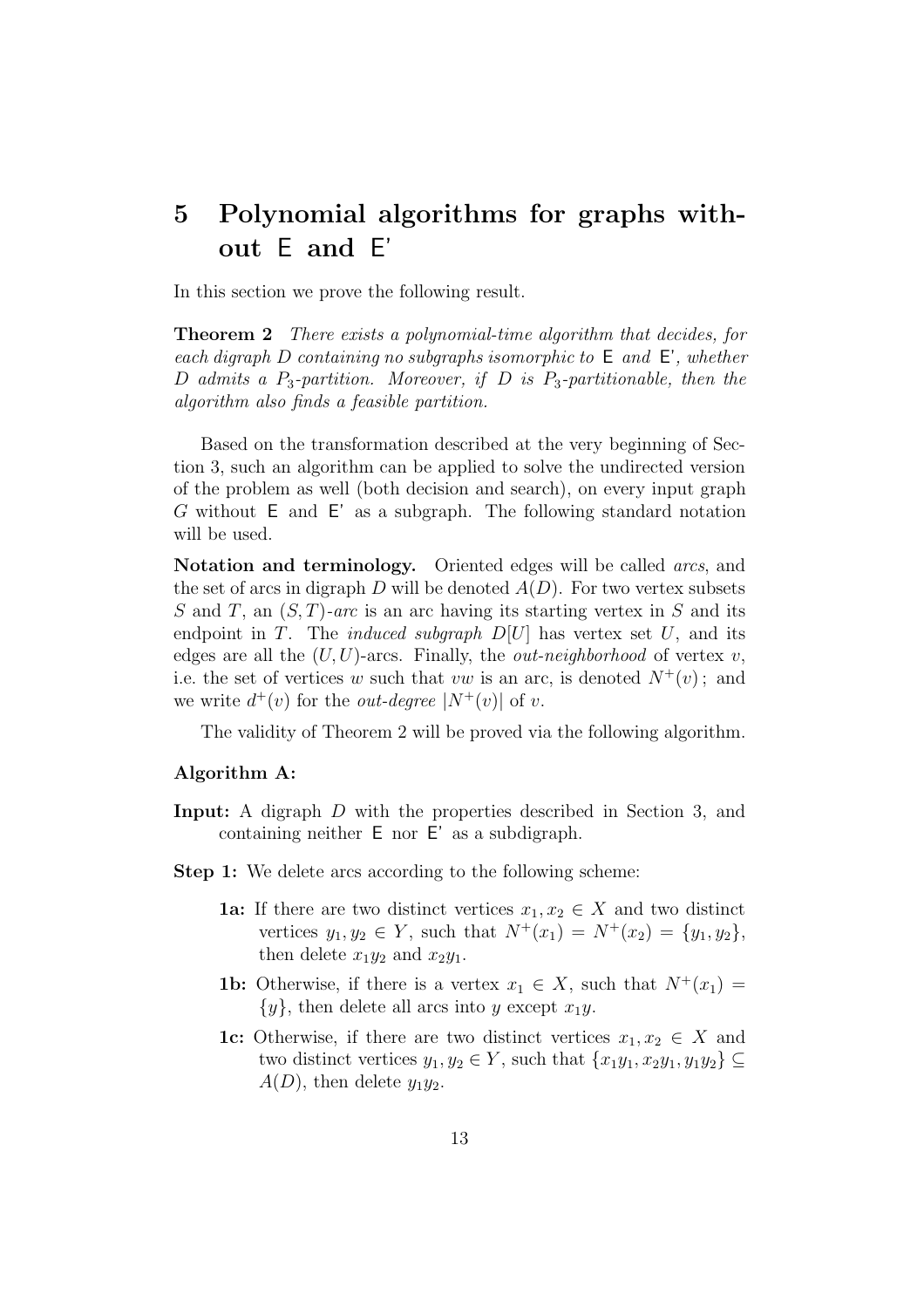- **1d:** Otherwise, if there is a vertex  $x \in X$  and two distinct vertices  $y_1, y_2 \in Y$ , such that  $\{xy_1, xy_2, y_1y_2\} \subseteq A(D)$ , then delete  $y_1y_2.$
- **1e:** Otherwise, if  $x_1y \in A(D)$  is an arc from X to Y, and there is no directed path of length at most 2 from  $X \setminus \{x_1\}$  to y, then delete all arcs into y except  $x_1y$ .
- **1f:** Otherwise, if  $y \in Y$  has no arc from X to y, then delete all arcs out of  $y$ .

Note that we check the above steps in the given order. So, for example, if we delete an arc in 1e, then it is because we could not do so in 1a, 1b, 1c, or 1d. Let  $D'$  denote the digraph obtained when we cannot delete any further arcs by the above scheme.

This  $D'$  satisfies the following structural properties, which we shall prove after the completed description (Step 3) of Algorithm A.

**Claim A:** The digraph  $D'$  has a  $P_3$ -partition if and only if  $D$  does.

**Claim B:** There is no simple directed path of length 2 in the induced subgraph  $D'[Y]$ .

**Step 2:** If  $xy_1 \in A(D')$  is an arc from X to Y, and  $y_1y_2$  is an arc inside Y, then delete  $y_1y_2$  and add the arc  $xy_2$ .

Let  $D''$  be the digraph obtained, when we cannot perform the above reduction any more. This  $D''$  will be shown to have the following properties.

**Claim C:**  $D''$  is bipartite, with independent vertex classes  $X$  and  $Y$ .

**Claim D:**  $D''$  has a  $P_3$ -partition if and only if  $D'$  does.

**Step 3:** Apply the polynomial-time algorithm described in the proof of Proposition 4, in order to decide if  $D''$  has a  $P_3$ -partition — and to find one if it exists — and return the result.

In order to prove that the above algorithm works correctly, we need to prove Claims A, B, C, and D.

**Proof of Claim A:** Clearly, if  $D'$  has a  $P_3$ -partition, then the same  $P_3$ partition can be used for  $D$ , as  $D'$  is a subgraph of  $D$ . So assume that  $D$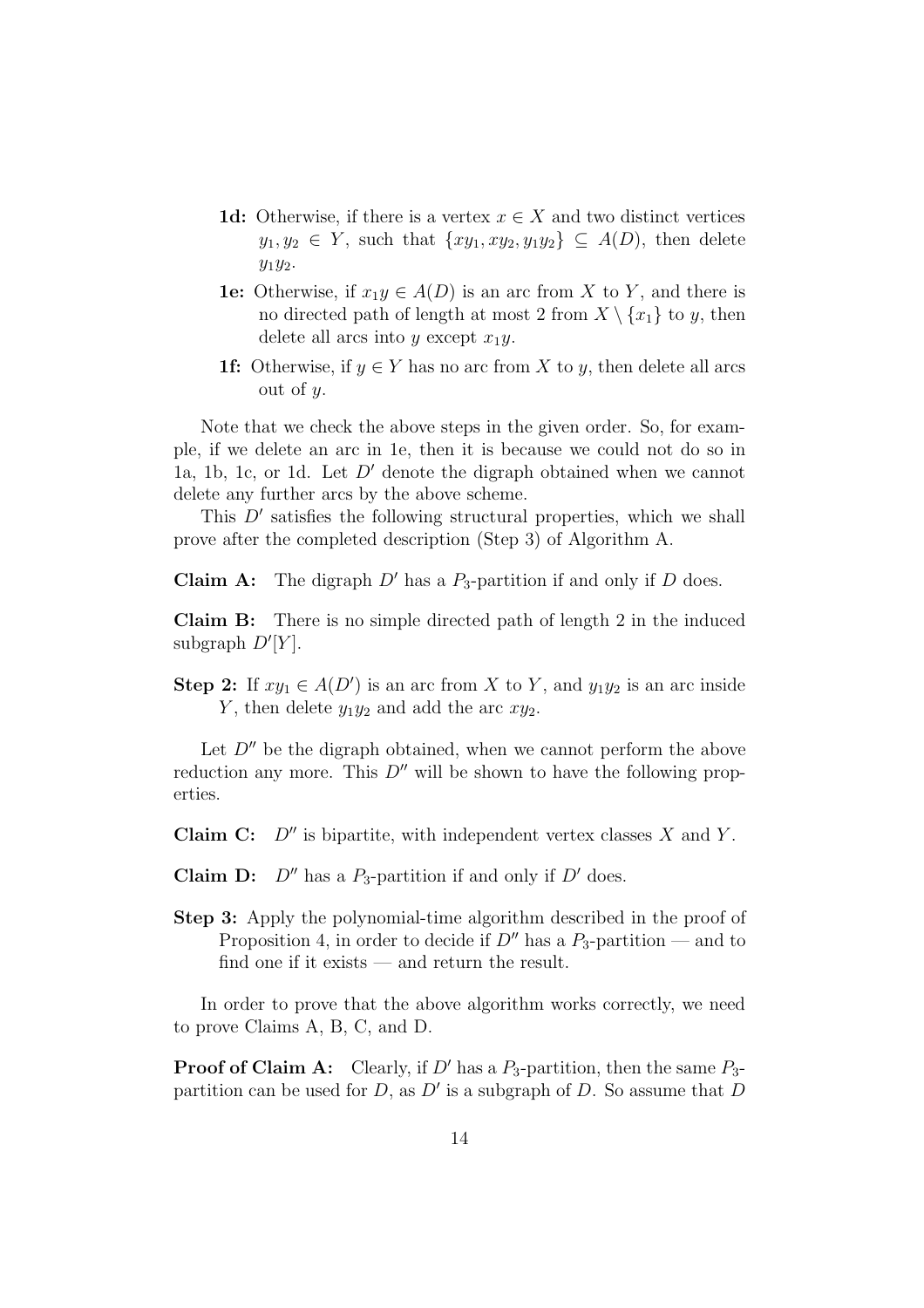has a  $P_3$ -partition, and let P be the arc set of such a partition, containing the maximum number of arcs in  $D'$  (i.e., containing the minimum number of arcs that have been deleted from  $D$  in order to obtain  $D'$ .

First of all, observe that the reductions 1b, 1e, and 1f cannot destroy any directed  $P_3$ ; i.e.,  $P_3$ -partitionability is invariant under them. Indeed, in 1b, the only way to cover  $x_1$  is to choose  $x_1y_1$  as the starting arc of a  $P_3$ , and then to continue it with an out-going arc from  $y_1$ . In 1e, the unique X-vertex that can occur in a  $P_3$  covering y is x, and then the arc  $xy$  cannot be continued with any arc oriented towards  $y$ . Finally, in 1f, any  $P_3$  covering y must have y as its endpoint (and has to start in X). It follows that P cannot contain any arcs deleted in 1b, 1e, and 1f.

Suppose that xy is a  $(X, Y)$ -arc that belongs to P but is not in D'. Then  $xy$  must have been deleted in 1a, 1b, or 1e. We have already handled the cases 1b and 1e; hence, assume that  $xy$  was deleted in 1a. Without loss of generality, let  $xy = x_1y_2$ , given the notation in 1a. As some arc starts from  $x_2$  in P, we must have  $x_2y_1 \in P$ , but now deleting  $x_1y_2$  and  $x_2y_1$  from P and adding  $x_1y_1$  and  $x_2y_2$  to P we obtain a  $P_3$ partition containing more arcs from  $D'$  then  $P$ , a contradiction.

If yy' is a  $(Y, Y)$ -arc that belongs to P but is not in D', then yy' must have been deleted in 1b, 1c, 1d, 1e, or 1f. Again, the cases of 1b, 1e, and 1f have already been settled. Now, if  $yy'$  was deleted in 1c, then let  $x_1, x_2, y_1 = y$  and  $y_2 = y'$  be defined as in 1c, and furthermore we may assume that  $x_1y_1 \in P$ . As we did not delete  $x_1y_1$  or  $x_2y_1$  in 1b, we must have  $d^+(x_1) \geq 2$  and  $d^+(x_2) \geq 2$ . If  $x_1y_2 \in A(D)$ , then we may have used  $x_1y_2$ , instead of  $y_1y_2$  in P, a contradiction. So there exists  $y_3 \in Y - \{y_1, y_2\}$ , such that  $x_1y_3 \in A(D)$ . Now  $N^+(x_2) \subseteq \{y_1, y_2, y_3\}$ must hold, since otherwise we obtain **E**. Therefore,  $x_2y_3 \in P$  (as  $x_2$  needs to be covered in P but not matched with  $y_2$ ), and therefore  $x_2y_3 \in A(D)$ . Now  $N^+(x_1) = \{y_1, y_3\}$ , since otherwise we obtain **E**. As we did not delete any arcs in 1a, we must have  $N^+(x_2) = \{y_1, y_2, y_3\}$ . Now delete  $x_1y_1$ ,  $y_1y_2$  and  $x_2y_3$  from P and add  $x_2y_1$ ,  $x_2y_2$  and  $x_1y_3$  instead, in order to obtain a  $P_3$ -partition containing more arcs from  $D'$  then  $P$ , a contradiction.

If yy' was deleted in 1d, then let  $x_1, y_1 = y$  and  $y_2 = y'$  be defined as in 1d, and note that  $x_1y_1$  is the only  $(X, Y)$ -arc into  $y_1$ , as otherwise  $y_1y_2$ would have been deleted in 1c. Therefore  $x_1y_1 \in P$ , and we may delete  $y_1y_2$  from P and add  $x_1y_2$  instead, a contradiction.

Therefore P is contained in  $D'$ , and the proof of Claim A is done.  $\bullet$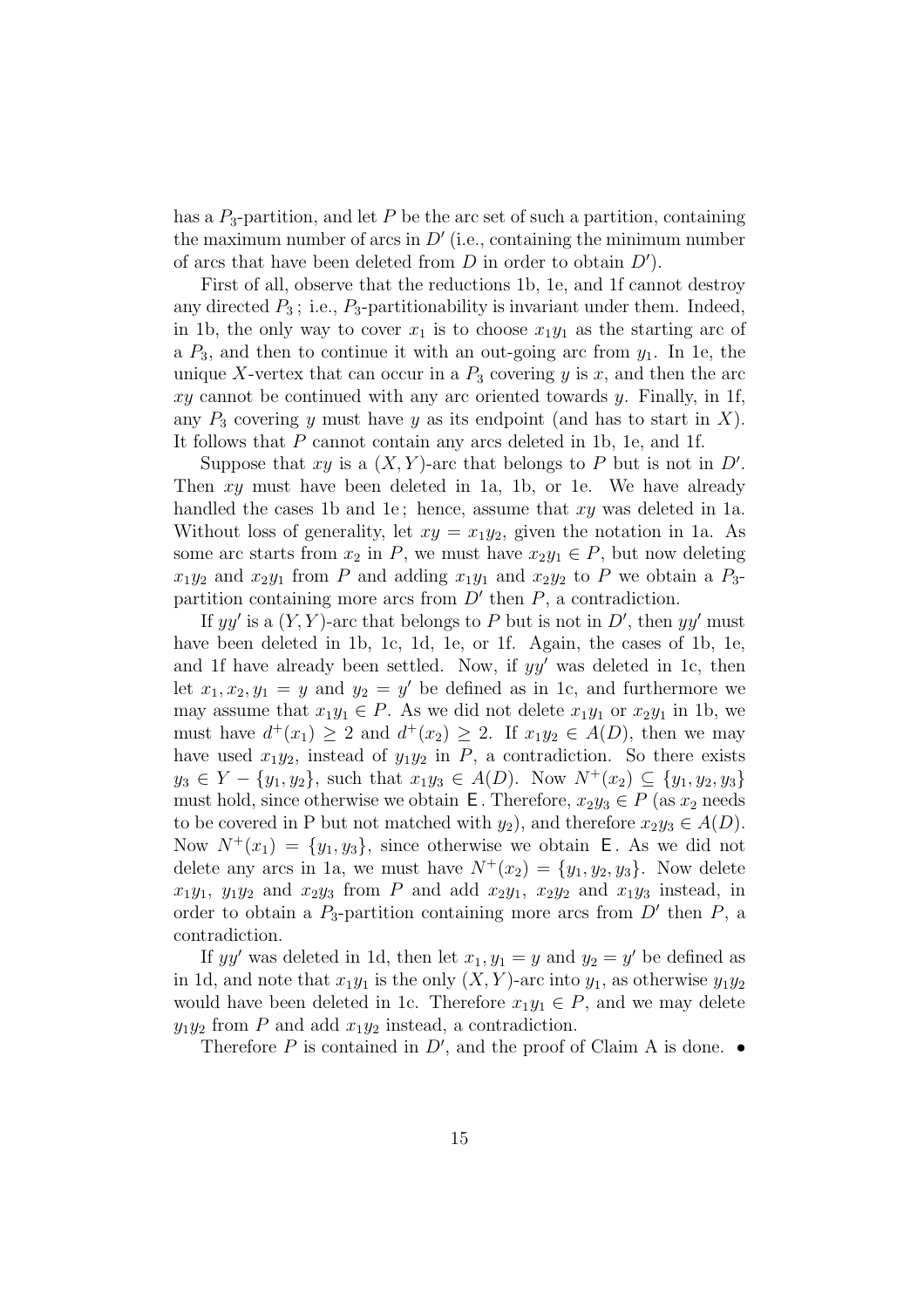**Proof of Claim B:** Let  $y_1y_2y_3$  be a simple directed path in  $D'[Y]$ . There exists a vertex  $x_1 \in X$ , such that  $x_1y_1 \in A(D')$ , since otherwise  $y_1y_2$  would have been deleted in 1f at the latest. Analogously, there exists a vertex  $x_2 \in X$ , such that  $x_2y_2 \in A(D')$ . Furthermore  $x_1 \neq x_2$ , as otherwise  $y_1y_2$  would have been deleted not later than in 1d. If  $N^+(x_2) \not\subseteq$  $\{y_1, y_2, y_3\}$ , then we obtain E' as a subgraph, a contradiction. However, since we did not delete  $y_1y_2$  or  $y_2y_3$  in 1d, we must have  $N^+(x_2)$  =  $\{y_2\}$ . This implies, however, that  $y_1y_2$  would have been deleted in 1b, a contradiction. •

**Proof of Claim C:** The set X is independent, by assumption. If  $y_1y_2$  is an arc in D', then there exists a vertex  $x \in X$ , such that  $xy_1 \in$  $A(D')$ , since otherwise  $y_1y_2$  would have been deleted in 1f. However, this implies that  $y_1y_2$  is deleted in Step 2 of the algorithm, and therefore Y is independent in  $D''$ .

**Proof of Claim D:** Let P be the arc set in a  $P_3$ -partition of D'. For every  $(Y, Y)$ -arc, yy' in P, let  $xy \in P$  be the  $(X, Y)$ -arc into y in P (which is unique in  $D'$ , by 1c), and substitute  $yy'$  with  $xy'$  in P, in order to obtain a  $P_3$ -partition of  $D''$ .

Now let P be a  $P_3$ -partition of D''. We will show that there exists a  $P_3$ -partition of D'. If  $xy \in P$  does not belong to D', then there exists a vertex  $y_1 \in Y$ , such that  $xy_1, y_1y \in A(D')$ . If  $xy_1 \in P$ , then we can substitute xy with y<sub>1</sub>y, so assume that  $xy_1 \notin P$ . Since Y induces no arc in D'' by Claim C, there exists  $y_2 \in Y - \{y_1, y\}$ , such that  $xy_2 \in P$ . Now  $y_1$  must be covered in  $P$  and, again by Claim C, the only possibility is an arc  $x_1y_1 \in P$ , where  $x_1 \in X - x$ . As  $xy_1, y_1y \in A(D')$ , we must have  $x_1y_1 \notin A(D')$ , by 1c. However, since  $x_1y_1 \in A(D'')$ , there must have been a path  $x_1y^*y_1$  in D', where  $y^* \in Y$ . By Claim B, we must have  $y^* = y$ . Now we may delete xy and  $x_1y_1$  from P, however, and replace them with  $xy_1$  and  $x_1y$ .

Repeating the above transformation as many times as necessary, we eventually obtain a  $P_3$ -partition of  $D'$ .  $\mathbf{e}$   $\mathbf{e}$   $\mathbf{e}$   $\mathbf{e}$   $\mathbf{e}$   $\mathbf{e}$   $\mathbf{e}$   $\mathbf{e}$   $\mathbf{e}$   $\mathbf{e}$   $\mathbf{e}$ 

**Proof of Theorem 2.** The fact that Algorithm A works, follows directly from Claims A and C. Observe further that every step — including the sub-algorithm applied at Step 3 as well — can be done in polynomial time, and no step is done more then a polynomial number of times. Moreover, a solution found for  $D''$  can be transformed to one for  $D$ , again in polynomial time. Thus, the running time of Algorithm A is polynomial. •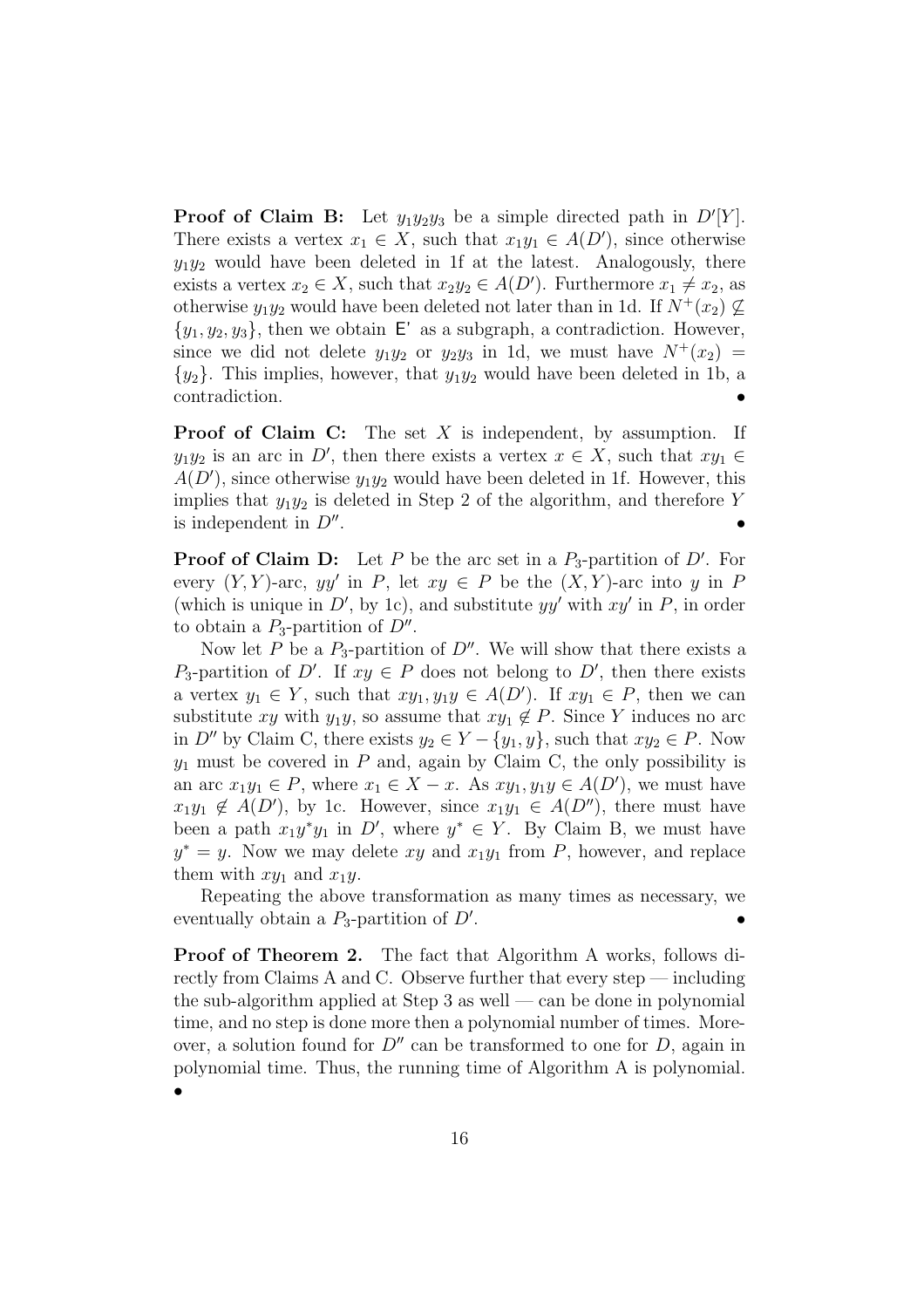#### **6** NP**-completeness results**

In this section we prove for two restricted classes of (di)graphs — namely those containing no subgraph isomorphic to  $E$  and  $E'$ , respectively that the 1X-2Y problem is NP-complete on them. It is worth comparing these results with the theorem of the previous section where we have just proved that the problem is solvable in polynomial time on the intersection of these two graph classes.

Let us note at the beginning that the  $P_3$ -partitionability of an arbitrary input graph or digraph clearly is decidable in non-deterministic polynomial time ; i.e., 1X-2Y is in NP. Hence, in order to prove NPcompleteness, it will suffice to show that a general instance of some wellknown NP-hard problem can be reduced in polynomial time to some instance of 1X-2Y which belongs to the particular graph class in question. It will turn out that the directed and undirected graphs can be handled simultaneously ; therefore, we shall formulate and prove the two versions of the analogous results together.

As regards terminology, given a fixed digraph F, we shall call a digraph  $G$  F-free if it does not contain any subgraph isomorphic to  $F$ . Moreover, an *undirected* graph  $G$  will be said to be  $F$ -free if none of its subgraphs is isomorphic to the undirected underlying graph of F.

**Theorem 3** The 1X-2Y problem is NP-complete on E-free graphs, and on E -free digraphs, too.

**Proof.** We make a reduction from the 3-DIMENSIONAL MATCHNING problem (3-DM for short), which is well-known to be NP-complete (see, e.g., [2]). An instance of 3-DM is a 3-partite hypergraph  $\mathcal H$  with a vertex set V partitioned into three mutually disjoint parts  $V_1, V_2, V_3$  of the same cardinality, say  $|V_1| = |V_2| = |V_3| = n$ , and a collection of 3-element sets  $H_1, H_2, \ldots, H_m$  such that

$$
|H_i \cap V_j| = 1 \qquad \forall \ 1 \le i \le m \,, \quad \forall \ 1 \le j \le 3 \,.
$$

It is NP-complete to decide whether the vertex set can be partitioned into  $n$  mutually disjoint edges; i.e., whether there exists a partition

$$
H_{i_1} \cup \cdots \cup H_{i_n} = V.
$$

For each instance  $H$  of 3-DM, we construct a (di)graph G in such a way that the vertex set of  $H$  can be partitioned into edges if and only if  $G$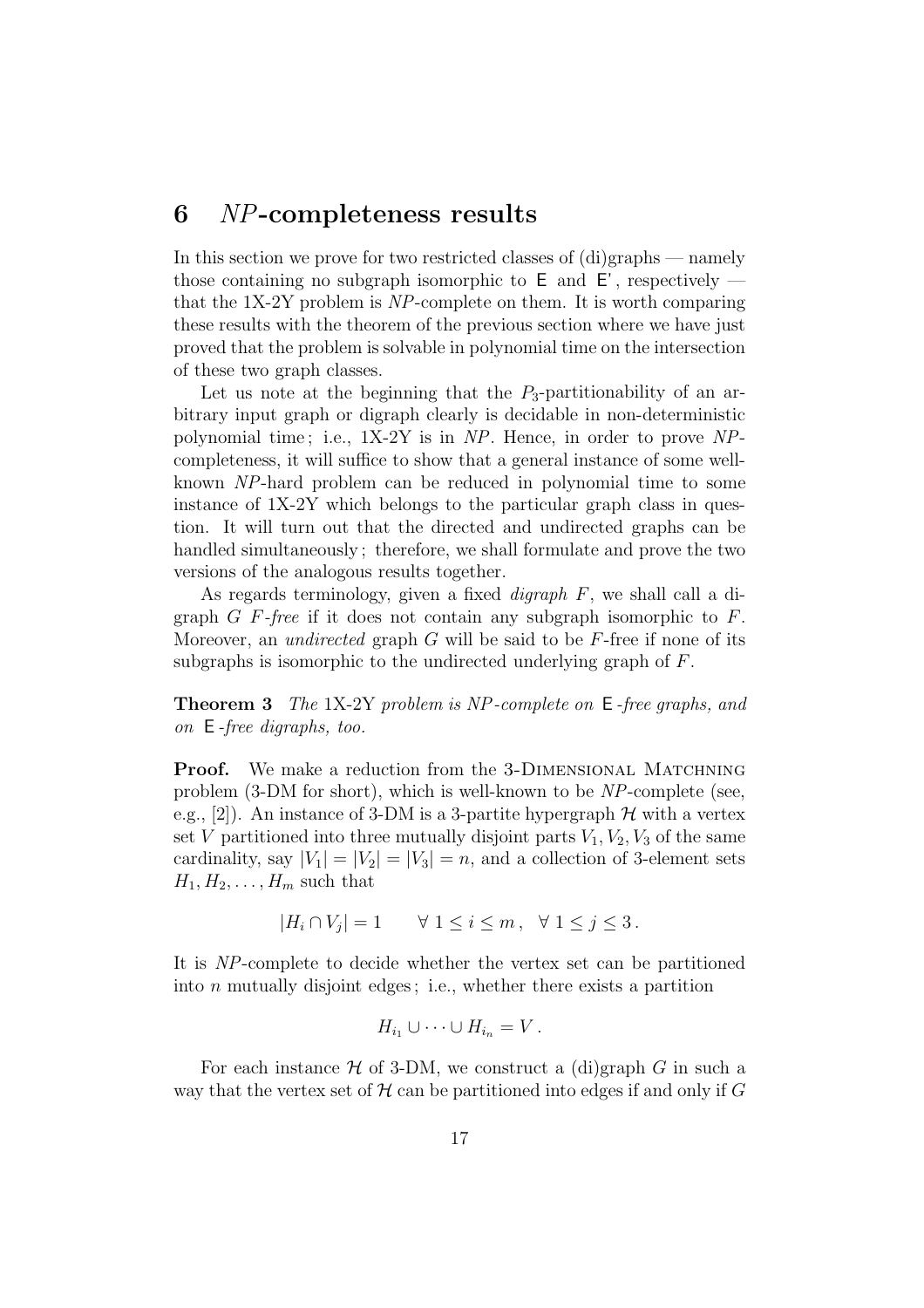

Figure 3: The gadget for reduction from 3-DM ; black nodes represent x-vertices

admits a  $P_3$ -partition. The construction will be carried out in  $O(m+n)$ steps, i.e., linear with respect to input size.

For each  $i = 1, \ldots, m$ , as exhibited in Fig. 3, consider the digraph F with vertex set

$$
V(F_i) = \{x_i^j, y_i^{j'}, y_i^{j''} \mid j = 0, 1, 2, 3\}
$$

and edge set

$$
E(F_i) = \{x_i^0 y_i^{0'}, x_i^0 y_i^{0''}, x_i^1 y_i^{1'}, y_i^{1'} y_i^{1''}, x_i^2 y_i^{2'}, y_i^{2'} y_i^{2''}, x_i^3 y_i^{3'}, y_i^{3'} y_i^{3''}, x_i^1 y_i^{2''}, x_i^3 y_i^{0'}, y_i^{0''} y_i^{2'}\}.
$$

Observe the following structural properties of  $F_i$ .

- (A)  $F_i$  admits a  $P_3$ -partition.
- (B) If  $x_i^0, y_i^{2''}, y_i^{3'}$  are covered with a collection of vertex-disjoint paths  $P_3$ , but  $y^{3''}$  is not covered, then both  $x_i^2$  and  $y_i^{1''}$  remain uncovered, too.

Indeed, (A) is immediately obtained by the four pairs of edges listed in the first two rows in the description of  $E(F_i)$ ; and (B) can be verified taking  $y_i^{3'}$ ,  $x_i^0, y_i^{2''}$  in this order, observing that the path covering  $x_i^0$  must contain  $y_i^{2'}$ , and therefore the only possibility for covering  $y_i^{2''}$  is to take the  $P_3$  with center  $x_i^1$ .

Now, for each edge  $H_i$  of the input hypergraph  $H$ , we make the following identifications :

$$
y_i^{1''} = H_i \cap V_1
$$
,  $x_i^2 = H_i \cap V_2$ ,  $y_i^{3''} = H_i \cap V_3$ ,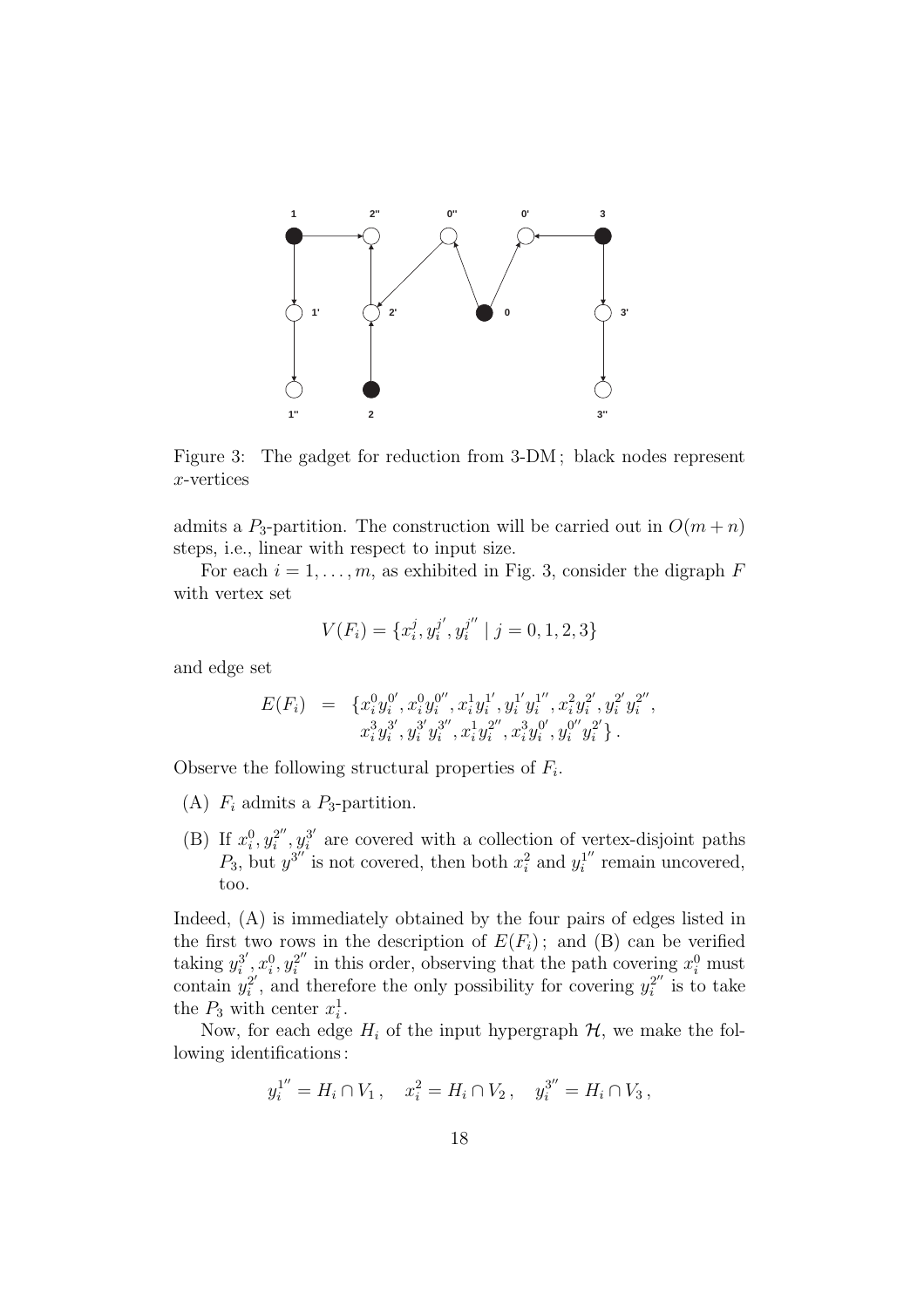while making sure that the other nine vertices of  $F_i$  remain outside V and, furthermore, the 9-element sets

$$
V(F_i) \setminus V
$$

remain mutually disjoint for  $i = 1, \ldots, m$ . Removing the 3-element edges of  $H$  from this structure, we obtain a digraph, which we shall denote by  $G = G(\mathcal{H})$ . Note that any vertex of G with more than one x-neighbor is non-adjacent to all y-vertices; thus, both  $G$  and its underlying graph are E -free.

We claim that G admits a feasible  $P_3$ -partition if and only if 3-DM has a solution on  $H$ . (As a matter of fact, it is also true that the solutions for H and for both  $G(H)$  and its undirected underlying graph are in one-to-one correspondence.)

Suppose first that  $H_{i_1} \cup \cdots \cup H_{i_n} = V$  is a solution of 3-DM on  $\mathcal{H}$ . Then, as seen above, we can partition each  $F_{i_{\ell}}$  ( $\ell = 1,\ldots,n$ ) into four paths of length 2, and each of the other  $m - n$  subgraphs induced by the sets  $V(F_i) \setminus V$   $(n < i < m)$  into three such paths, hence obtaining a feasible  $P_3$ -partition of the entire  $G(\mathcal{H})$ . Note that any  $P_3$ -partition of G feasible in the oriented sense results in a feasible one of the undirected unerlying graph of  $G$  as well.

Conversely, suppose that  $G(\mathcal{H})$  or its underlying graph is  $P_3$ -partitionable, and consider any one of its feasible partitions. Denote by  $v_1, \ldots, v_n$ the *n* vertices of  $V_3$ . Note first that these vertices are at distance 2 from the x-vertices of the  $F_i$ . For this reason, each of them is covered with a  $P_3$  whose *endpoint* is an x-vertex; moreover, this  $P_3$  must have its two edges inside the same  $F_i$ . It follows that each vertex of  $V_3$  is covered in a distinct  $F_i$ . We shall assume, without loss of generality, that  $v_i$  is covered in  $F_i$ , for all  $1 \leq i \leq n$ .

Hence, there are  $m - n$  subgraphs, namely the  $F_i$  with  $n < i \leq m$ , where  $y_i^{3''}$  is not covered with a  $P_3$  inside  $F_i$ . On the other hand,  $y_i^{3'}$  is assumed to be covered. Consequently, by the property (B) above, the covering paths inside these  $F_i$  do not cover any vertex of  $V_1 \cup V_2$ . Thus, also the vertices of  $V_1 \cup V_2$  are covered with paths inside  $F_1 \cup \cdots \cup F_n$  (even though  $V_2$  itself might as well be covered with paths  $P_3$  whose mid-pont is in  $V_2$ ). Since  $|V_1| = |V_2| = n$ , and each  $F_i$  can cover just one vertex in each of  $V_1$  and  $V_2$ , it follows that

$$
H_1 \cup \cdots \cup H_n = V,
$$

i.e., 3-DM has a solution on  $H$ .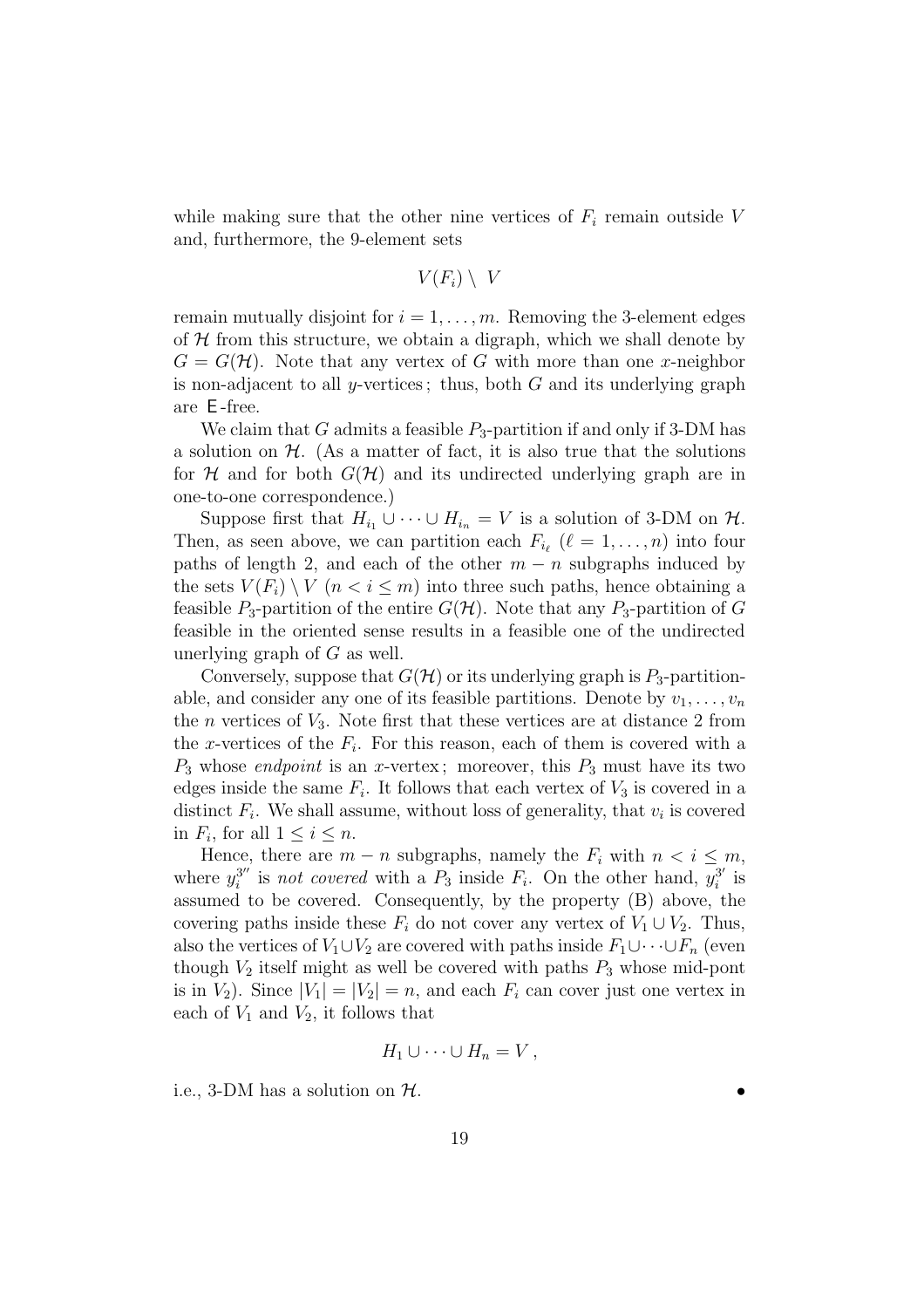**Theorem 4** The 1X-2Y problem is NP -complete on E'-free graphs, and on E'-free digraphs, too.

**Proof.** We make a reduction from 3-SAT, one of the fundamental NPcomplete problems. An instance of 3-SAT is a Boolean formula

$$
\Phi = C_1 \wedge \cdots \wedge C_m
$$

in conjunctive normal form, over some set of variables, say over the variables  $x_1, \ldots, x_n$ ; and each clause  $C_j$  is a disjunction of precisely three literals. (A literal is a variable  $x_i$  or its negation  $\neg x_i$ .)

For each instance  $\Phi$  of 3-SAT, we construct a (di)graph  $G = G(\Phi)$ with the property that  $\Phi$  is satisfiable if and only if G has a  $P_3$ -partition. First, choose an integer  $b_i \geq 2$  for each  $i = 1, \ldots, n$ , such that  $x_i$  as well as  $\neg x_i$  occur in at most  $b_i$  clauses of  $\Phi$ . Denote

$$
b=b_1+\ldots+b_n.
$$

The graph G to be constructed will consist of  $3m + 2b$  vertices in its set X,  $3m + 3b$  vertices in the neighborhood  $Y_1$  of X, and  $3m + b$  vertices at distance 2 from X, in the set denoted  $Y_2$ . The property of G being  $E'$ -free will be ensured by making each pair of vertices in  $Y_1$  non-adjacent.

The first part of X consists of the  $\overline{3m}$  vertices  $x_i^j$  for those combinations of  $(i, j)$  where a literal of  $x_i$  (positive or negative) occurs in clause  $C_j$ . We shall sometimes refer to these  $x_i^j$  as the "literal vertices" of X. The further 2b vertices  $x^1, \ldots, x^{2b}$  of X will be called "non-literal." They will play an essential role in creating a  $P_3$ -partition from any satisfying truth assignment of Φ.

The neighborhood  $Y_1$  of X consists of three parts:

- a set  $Y_1'$  of  $2m$  " clause" vertices, two vertices per clause, such that each of the two taken for  $C_i$  is adjacent to the three vertices  $x_i^j$ belonging to  $C_i$  (but is non-adjacent to all the other vertices of  $X)$ ;
- a set  $Y_1''$  of  $m + b$  vertices, completely joined to the non-literal part  ${x^1, \ldots, x^{2b}}$  of X, but non-adjacent to all the  $x_i^j$ ;
- and a set  $Y_1'''$  of 2b " cyclic" vertices, whose adjacencies to X will be described later.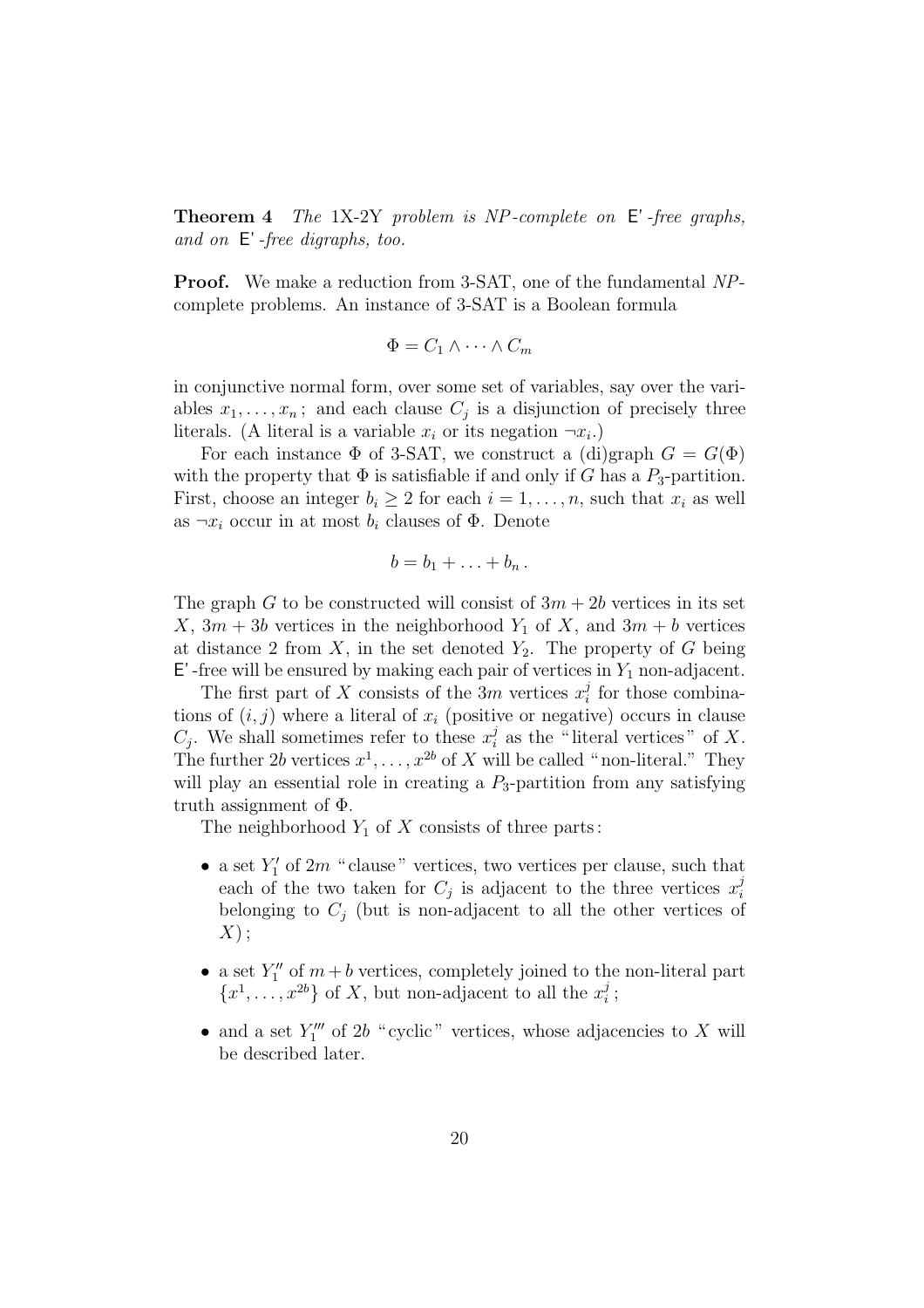Moreover, the  $(3m+b)$ -element sets  $Y_2$  and  $Y_1' \cup Y_1''$  are joined by a *perfect* matching between them.

In order to define the  $X-Y_1^{\prime\prime\prime}$  adjacencies, it will be conveninent to view  $Y_1^{\prime\prime\prime}$  as the disjoint union of cyclic sequences

$$
(y_1^i, \ldots, y_{2b_i}^i) \qquad \forall \ 1 \leq i \leq n \,,
$$

of length  $2b_i$  each. By "cyclic" we mean that  $y_{2b_i+1}^i$  is considered to be identical to  $y_1^i$ . The cyclic sequence indexed with i will belong to the pair  $x_i, \neg x_i$  of literals of the same subscript.

Let us call

$$
y_\ell^i\,y_{\ell+1}^i
$$

an odd pair if  $\ell$  is odd, and an even pair if  $\ell$  is even. The positive literals  $x_i$  will be represented with odd pairs, the negative literals  $\neg x_i$  with even pairs. There are  $b_i$  (mutually disjoint) odd pairs on cycle  $i$ , and the same number  $b_i$  of even pairs (which are, again, mutually disjoint among themselves). Hence, by the choice of the  $b_i$ , we can assign to each  $x_i^j$  a distinct pair, odd or even, depending on whether  $x_i$  appears in  $C_j$  as a positive or negative literal. We join  $x_i^j$  to the two vertices of its assigned pair.

Finally, we define adjacencies between  $Y_i^{\prime\prime\prime}$  and the non-literal part of X. Since  $|Y_i'''| = 2b$ , which is precisely the number of non-literal xvertices, we can make a bijection between those vertices and the (odd and even) pairs  $y_{\ell}^{i} y_{\ell+1}^{i}$ , where i and  $\ell$  run over all feasible values. Let  $x(i, \ell)$  denote the vertex assigned under this bijection to the pair  $y_{\ell}^{i} y_{\ell+1}^{i}$ ; and make  $x(i, \ell)$  adjacent to both  $y_{\ell}^i$  and  $y_{\ell+1}^i$  (but to no other vertex in  $Y''_1$ ).

Now,  $Y_1$  is an independent vertex set, by definition. Thus, G is  $E'$ free in the undirected sense, therefore all of its orientations will be E'-free as well. To define the *digraph* G properly, we orient all  $X-Y_1$  edges from X to  $Y_1$ , and all  $Y_1-Y_2$  edges from  $Y_1$  to  $Y_2$ .

It remains to prove that G admits a  $P_3$ -partition if and only if  $\Phi$  is satisfiable.

Suppose first that G has a  $P_3$ -partition, and consider any feasible one. The  $3m + b$  paths covering  $Y_2$  cover precisely  $3m + b$  vertices in each of  $Y_1$  and X. In  $Y_1$ , they cover the entire  $Y_1' \cup Y_1''$ , but none of the cyclic vertices. In the non-literal part of X they cover  $m + b$  vertices, leaving  $b - m$  uncovered. Finally, among the literal vertices, they cover precisely two of the three  $x_i^j$  for each  $j = 1, \ldots, m$ , leaving just m literals uncovered — one for each clause  $C_i$ .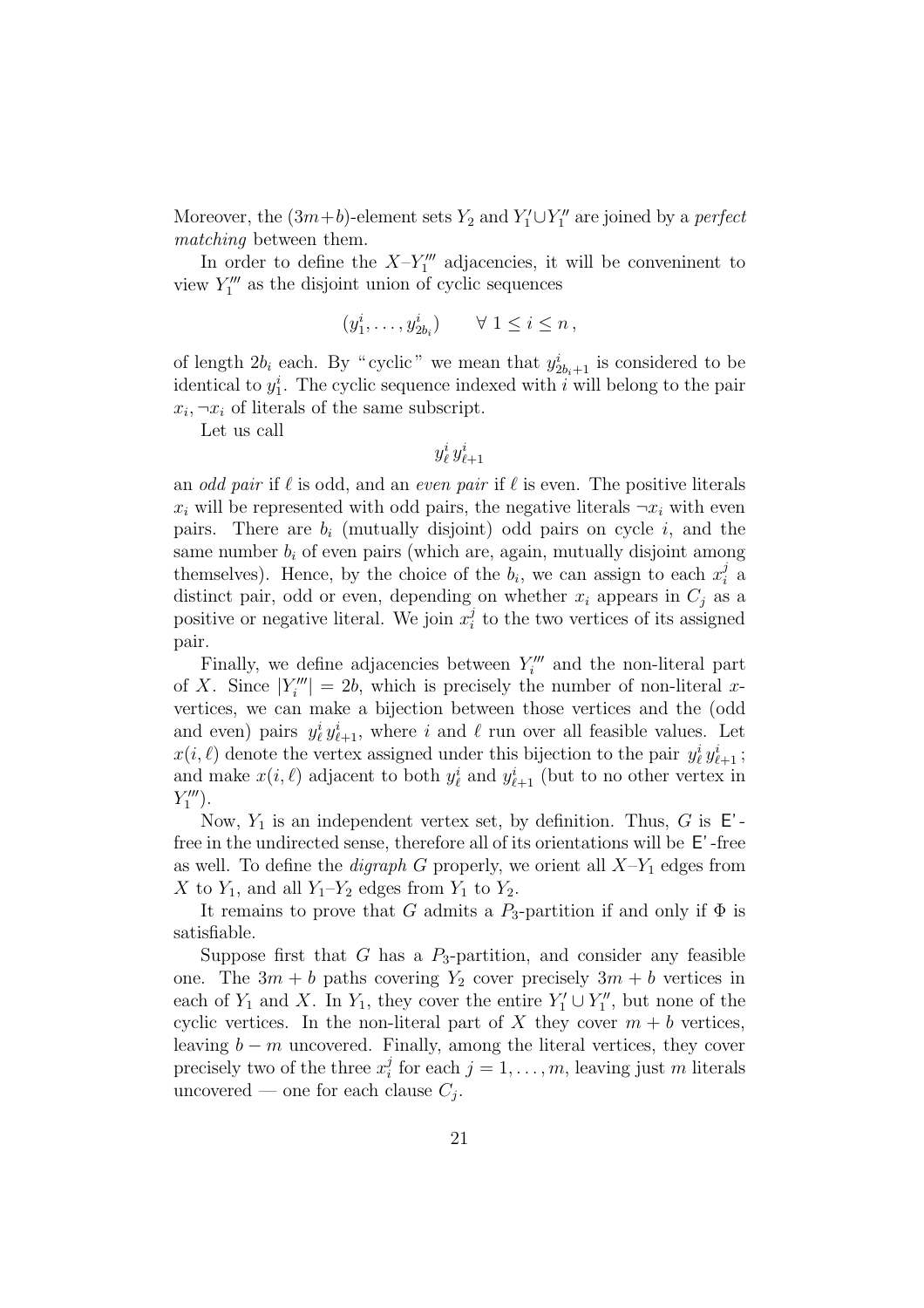Deleting the vertices having been covered so far, we obtain an induced subgraph on 3b vertices (m literals,  $b - m$  non-literals, 2b cyclic), such that each  $x$ -vertex is adjacent to *precisely two y*-vertices, and the latter are mutually non-adjacent. Hence, in the assumed  $P_3$ -partition of  $G$ , it must be the case that the neighborhoods of those remaining  $b$  vertices of X partition  $Y_1'''$  into disjoint pairs. Thus, the pairs partitioning the i<sup>th</sup> cycle are either all odd or all even. If they are odd, we set  $x_i = \text{true}$ ; and if they are even, we set  $x_i =$  false. Since each clause contains a literal not covered with the paths covering  $Y_2$ , the truth assignment just defined satisfies all clauses of  $\Phi$ , hence setting  $\Phi$  to be true.

Conversely, assume that

 $f: \{x_1, \ldots, x_n\} \rightarrow \{\text{true}, \text{false}\}\$ 

is a satisfying truth assignment for  $\Phi$ . For each clause  $C_i$ , we select one  $x_i^j$ , whose corresponding literal in  $C_j$  sets  $C_j$  = true under f. Note that if some  $x_i$  satisfies some  $C_i$ , then  $\neg x_i$  cannot satisfy any clause; and vice versa. In other words, at most one of the two literals of  $x_i$  can be selected over the entire  $\Phi$ . Now, a  $P_3$ -partition of G can be obtained as follows.

- For each of the selected literals  $x_i^j$ , we choose its two neighbors in  $Y_1'''$  to form a  $P_3$ . Since a variable and its negation cannot be selected for  $\Phi$  at the same time, all the pairs covered this way in any one of the cyclic sequences have the same parity.
- For the other two literals of each  $C_i$  we choose two vertex-disjoint paths  $P_3$  with their other endponts in  $Y_2$ . These paths cover the entire  $Y'_1$ , and  $2m$  vertices of  $Y_2$ .
- In each cyclic sequence, each maximal subsequence of consecutive uncovered vertices has even length. Therefore, the uncovered part of  $Y_1'''$  can be partitioned into  $b - m$  pairs. Cover each such pair  $y_{\ell}^{i} y_{\ell+1}^{i}$  with the  $P_3$  centered at the vertex  $x(i, \ell)$ . This completes the cover of the cyclic part, and leaves  $m + b$  non-literal vertices uncovered.
- The latter  $m + b$  vertices can be taken as starting points of  $m + b$ paths  $P_3$ , which pass through the  $m + b$  vertices of  $Y_2''$  and cover the remaining part of  $Y_2$  as well.

In this way, a  $P_3$ -partition of G has been derived from the truth assignment f of  $\Phi$ .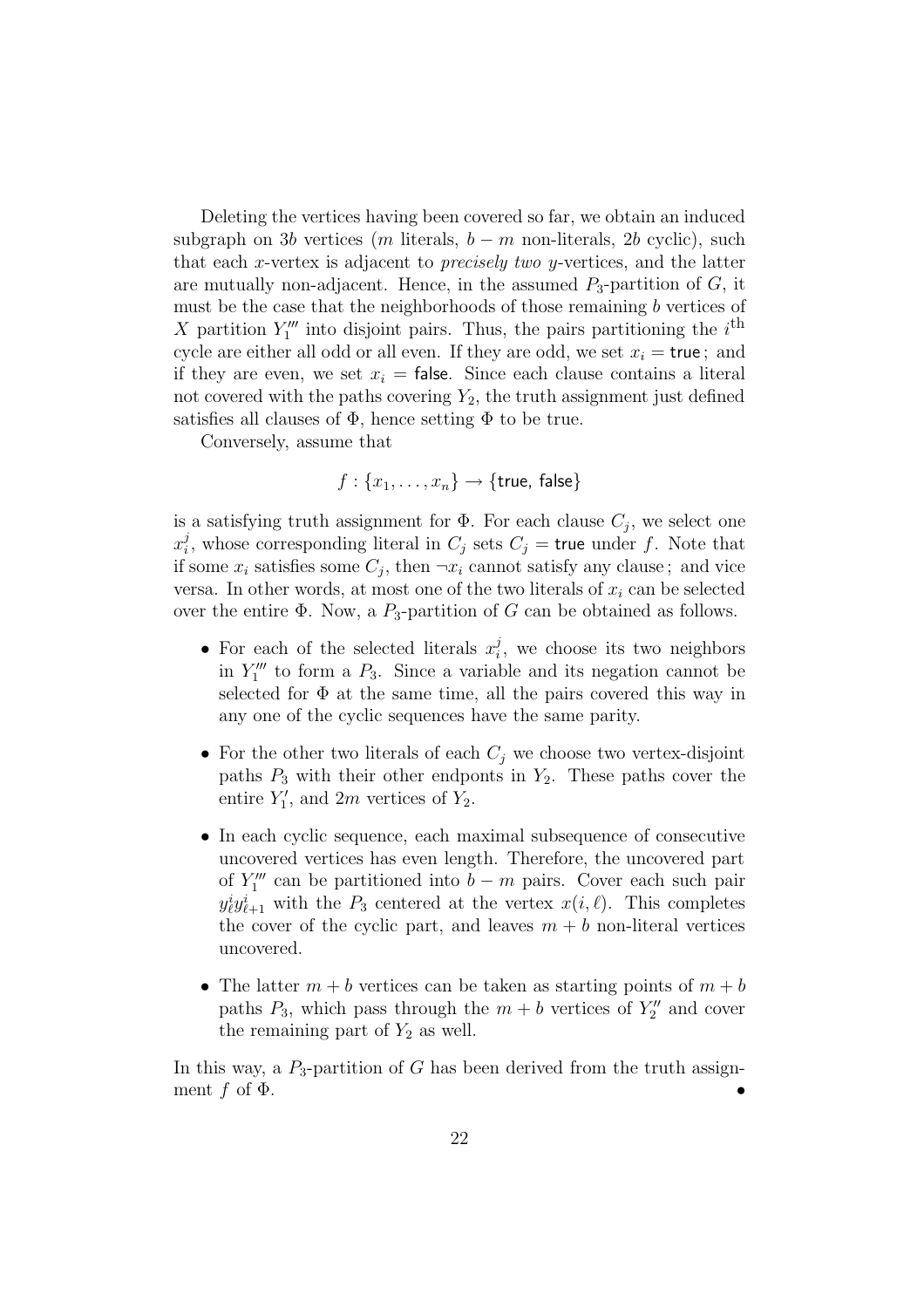#### **7 Hard related problems on bipartite graphs**

The first problem considered in this section is a frequently occurring variant of the original engineering problem 1X-2Y, while the second one is an innocent-looking twist of Hall's Marriage Problem. Both of them — and also the former when restricted to bipartite graphs — prove to be algorithmically hard.

We formulate the first problem in a similar way as 1X-2Y.

P<sub>3</sub>-COVERING FOR SINGLE INPUT DOUBLE OUTPUT CONTROLLERS  $(SUBX-2Y)$ :

- **Instance:** A graph or digraph  $G = (V, E)$ , with vertex bipartition X ∪  $Y = V$ , such that  $|Y| \leq 2 |X|$ ,  $|Y|$  even.
- **Question :** Does there exist a collection of paths  $P_3$ , feasible in the sense as in  $1X-2Y$ , yielding a partition of Y?

As one can see, the only difference between the formerly studied 1X- $2Y$  and the present SUBX-2Y is that in the latter only a subset of X has to be covered. (In this sense it is similar to  $SSmE$  with  $m = 2$ , but the latter allows to use some edges  $P_2$  as well, beside the paths  $P_3$ , for covering  $Y$ .) In the original engineering problem it means that there are more input variables available than needed, and we should select a subset of them for stabilizing the system in question.

The following theorem, which is in sharp contrast with the results of Section 5 (since every bipartite graph is both  $E$ -free and  $E'$ -free), is also a demonstrative example of how hard the concept of packing is, compared to partitioning.

**Theorem 5** The problem SUBX-2Y is NP-complete already on bipartite graphs, i.e. where every  $y \in Y$  has a neighbor in X, and Y is an independent set.

**Proof.** We begin with the construction described in the proof of Theorem 4, but make the following little modifications :

- delete the sets  $Y_1''$  and  $Y_2$ ;
- make  $Y'_1$  twice as big, i.e., for each clause  $C_j$  take four vertices (instead of two), completely adjacent to the three literals  $x_i^j$  of  $C_j$ .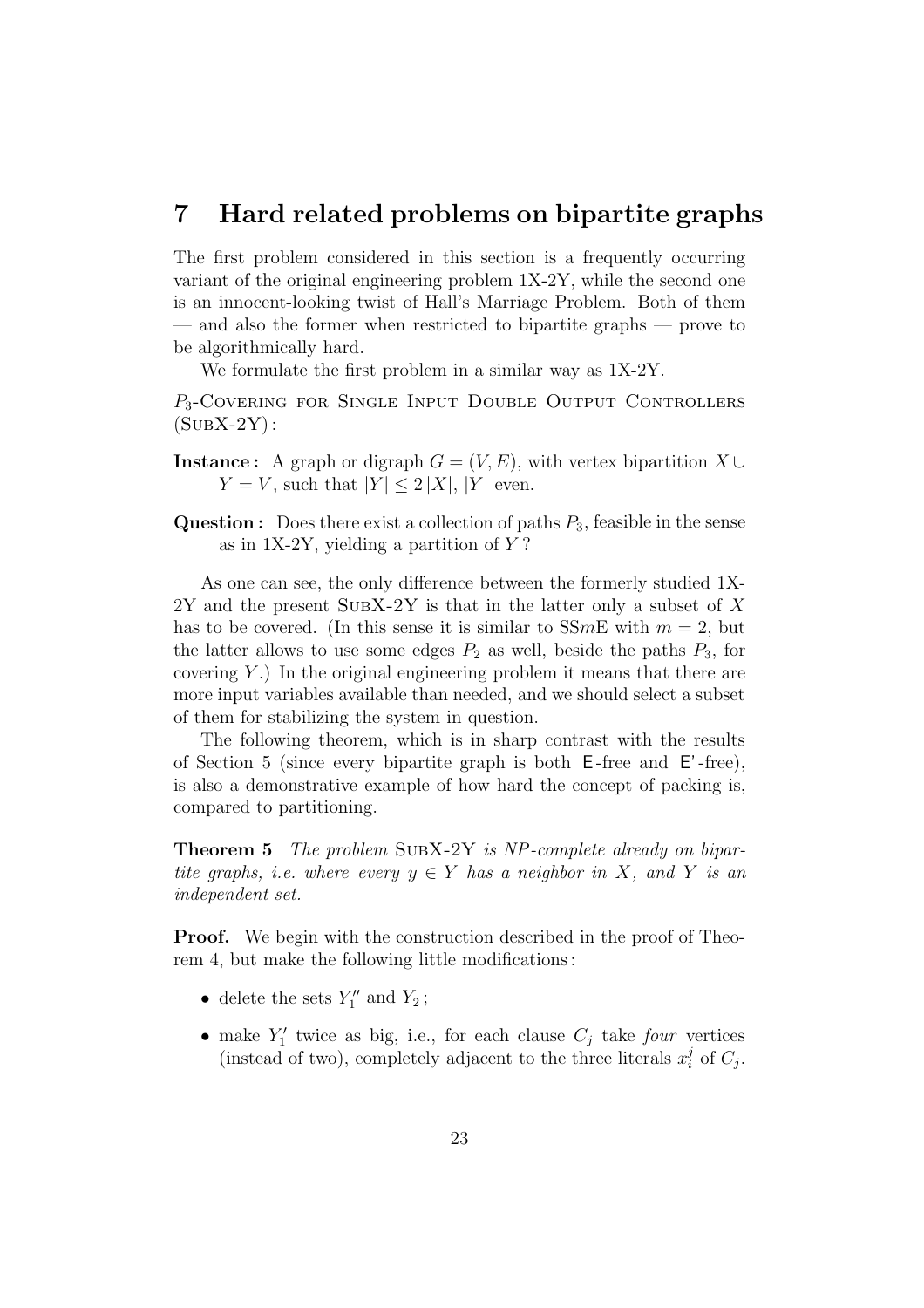Now, if some paths of length 2 centered in  $X$  generate a partition of  $Y$ , the four y-vertices taken for  $C_i$  have to be covered with precisely two of the  $x_i^j$ . This requires exactly the same as deciding which single  $x_i^j$  does not take part in the covering of the clause vertices of  $C_i$ . Observe that the latter formulation is just what had to be done in the  $P_3$ -partitioning of  $G(\Phi)$ . The only difference is that in the modified new graph,  $m + b$ vertices of X remain uncovered (namely those which would be covered with the  $m + b$  paths passing through  $Y_1''$  in  $G(\Phi)$ ). Hence, the two problems have the same algorithmic complexity. •

Before formulating the next theorem, let us list some polynomially solvable partitioning problems on bipartite graphs. For this, assume that  $G = (V, E)$  is a bipartite graph with vertex bipartition  $V = X \cup Y$ . The polynomiality of bipartite matching, and its " doubled " version which we have applied also in Proposition 4, mean:

- If  $|Y| = |X|$ , then it can be decided in polynomial time whether (the vertex set of)  $G$  can be partitioned into vertex-disjoint edges.
- If  $|Y| = 2 |X|$ , then it can be decided in polynomial time whether (the vertex set of)  $G$  can be partitioned into vertex-disjoint paths of length 2.

If  $|Y|$  is somewhere " in between," then in a partition of G, some vertices of Y are covered with copies of  $P_3$ , and some others just with edges. The next result shows that in this situation the complexity depends very much on whether we are free to choose the part covered with isolated edges, or this part of Y is prescribed.

**Theorem 6** Let  $G = (V, E)$  be a bipartite graph with vertex bipartition  $V = X \cup Y$ ,  $|X| < |Y| < 2 |X|$ .

- $(i)$  It can be decided in polynomial time whether G admits a vertex partition into paths of lengths 1 and 2, such that every  $P_3$  in the partition has its endpoints in Y. Moreover, if a feasible partition exists, it can be found in polynomial time.
- (ii) If, in addition, a partition  $Y = Y' \cup Y''$  is also given, with  $|Y'| =$  $2 |X| - |Y|$  and  $|Y''| = |Y| - |X|$ , then it is NP-complete to decide whether there exists a vertex partition of G into  $2 |X| - |Y|$  edges and  $|Y| - |X|$  paths of length 2 in such a way that the vertices of  $Y'$  belong to the isolated edges.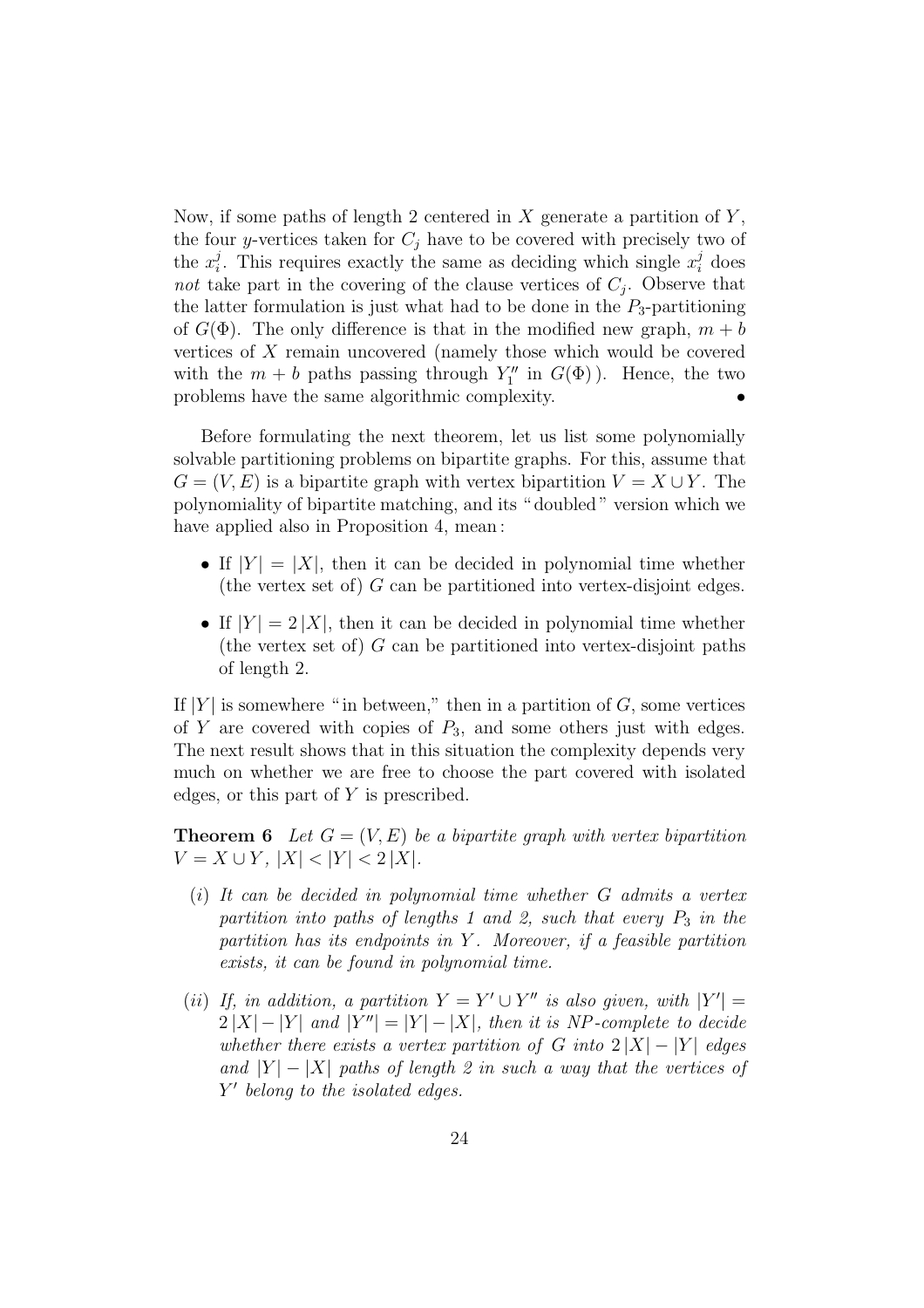#### **Proof.**

 $(i)$  We are going to prove that this version of the problem can be reduced to finding a largest collection of mutually edge-disjoint paths between two specified vertices of a directed multigraph. The latter is wellknown to be solvable in polynomial time.

Given G above, construct a slightly larger graph  $G^+$ , on the vertex set  $V \cup \{x^*, y^*, z^*\}$ . We make  $G^+$  a directed multigraph, as follows.

- The original edges of  $G$  remain edges of multiplicity one in  $G^+$  as well, all of them oriented from  $X$  to  $Y$ .
- There are two parallel edges oriented from  $x^*$  to each  $x \in X$ .
- From each  $x \in X$ , there is an oriented edge of multiplicity one to  $z^*$ .
- From each  $y \in Y$ , there is an oriented edge of multiplicity one to  $y^*$ .
- There are  $2 |X| |Y|$  parallel edges oriented from  $z^*$  to  $y^*$ .

We claim that G admits a vertex partition with the properties described in (i) if and only if there exist  $2|X|$  mutually edge-disjoint paths from  $x^*$ to  $y^*$  in  $G^+$ . (More disjoint  $x^*-y^*$  paths cannot exist, because no more edges are incident to  $x^*$ .)

If a feasible partition of  $G$  exists, then we take the corresponding edges in  $G^+$ , moreover the 2 |X| edges incident to  $x^*$  and also those to  $y^*$ ; and, finally, take the edge  $xz^*$  for each  $x \in X$  covered with just a single edge in the partition of  $G$ . It is easily verified that the subgraph constructed this way is the edge-disjoint union of  $2|X|$  paths of length 3 from  $x^*$  to  $y^*$ .

Conversely, suppose that there exist  $2|X|$  edge-disjoint paths from  $x^*$  to  $y^*$  in  $G^+$ , and choose one such set of paths. Denote by E' the set of edges in the union of these paths. This  $E'$  contains all edges incident to  $\{x^*, y^*\}$ , because the edge sets "from  $x^*$  to  $X$ " and "from  $Y \cup \{z^*\}$ to y<sup>\*</sup>" are edge cuts of size  $2|X|$ . Moreover, the in-degree of any vertex distinct from  $x^*$  and  $y^*$  is equal to its out-degree; therefore, E' contains precisely  $2 |X| - |Y|$  edges from X to  $z^*$ . The endponts of these edges specify a subset  $X' \subset X$  of cardinality  $2 |X| - |Y|$ . Hence, on applying the equality of in- and out-degrees for all vertices of  $X \cup Y$ , we obtain that the edges of E' induced by  $X \cup Y$  generate a partition on  $X \cup Y$ , such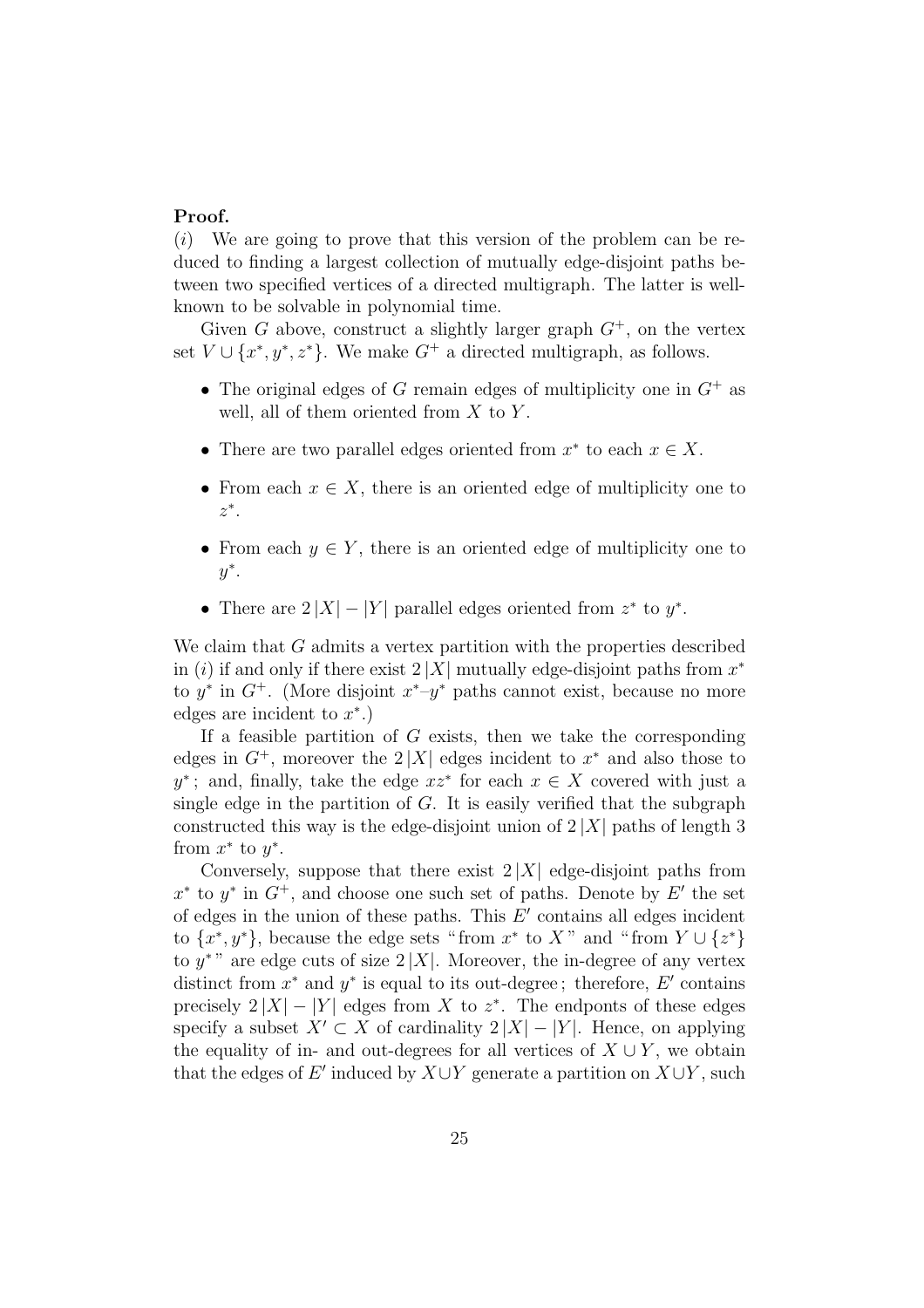that the vertices of  $X<sup>'</sup>$  are covered with single edges, while the vertices of  $X \setminus X'$  are covered with copies of  $P_3$ .

Consequently, the problem described in  $(i)$  can be solved by any polynomial-time algorithm deciding whether there exist  $2|X|$  edge-disjoint paths from  $x^*$  to  $y^*$  and finding a feasible collection of them if they exist.

(ii) This part of the theorem follows from the construction given in the proof of Theorem 4. Indeed, it suffices to delete the set  $Y_2$  from the graph  $G(\Phi)$ . Then, we set  $Y' = Y_1' \cup Y_1''$  and  $Y'' = Y_1'''$ . This smaller graph has a partition feasible under the present conditions if and only if  $G(\Phi)$  is P<sub>3</sub>-partitionable. Since the latter has already been shown to be  $NP$ -complete, the same complexity follows for the former, too.

Finally, we observe that the construction in the proof of Theorem 4 also yields

**Corollary 1** The 1X-2Y problem is NP -complete on the instances where both sets  $Y_i$ , consisting of the vertices of Y at distance i from X (i = 1, 2), are independent and, in addition, the neighborhood of  $Y_2$  contains just  $|Y_2|$  vertices.

## **8 Multiple Output Controllers**

In this short concluding section we show that if the instances are restricted to bipartite graphs, then the existence problem of stabilizing structures with Single Input Multiple Output controllers is solvable in polynomial time, for any fixed number  $m$  of outputs of the controllers. Let us note that, for polynomial-time solvability, it is essential to allow the controllers to stabilize fewer than m states. Indeed, if each of the selected controllers is required to stabilize precisely m states, then the problem is NP-complete on bipartite graphs for every fixed  $m \geq 3$ .

**Theorem 7** For every natural number m, the existence problem SSmE can be solved in polynomial time on bipartite graphs.

**Proof.** We apply a simplified version of the construction described in the proof of Theorem 6(*i*). Given any bipartite graph  $G = (V, E)$  with vertex bipartition  $V = X \cup Y$ , we adjoin two new vertices  $x^*, y^*$ . Orient m newly inserted parallel edges from  $x^*$  to each of the  $x \in X$ , orient the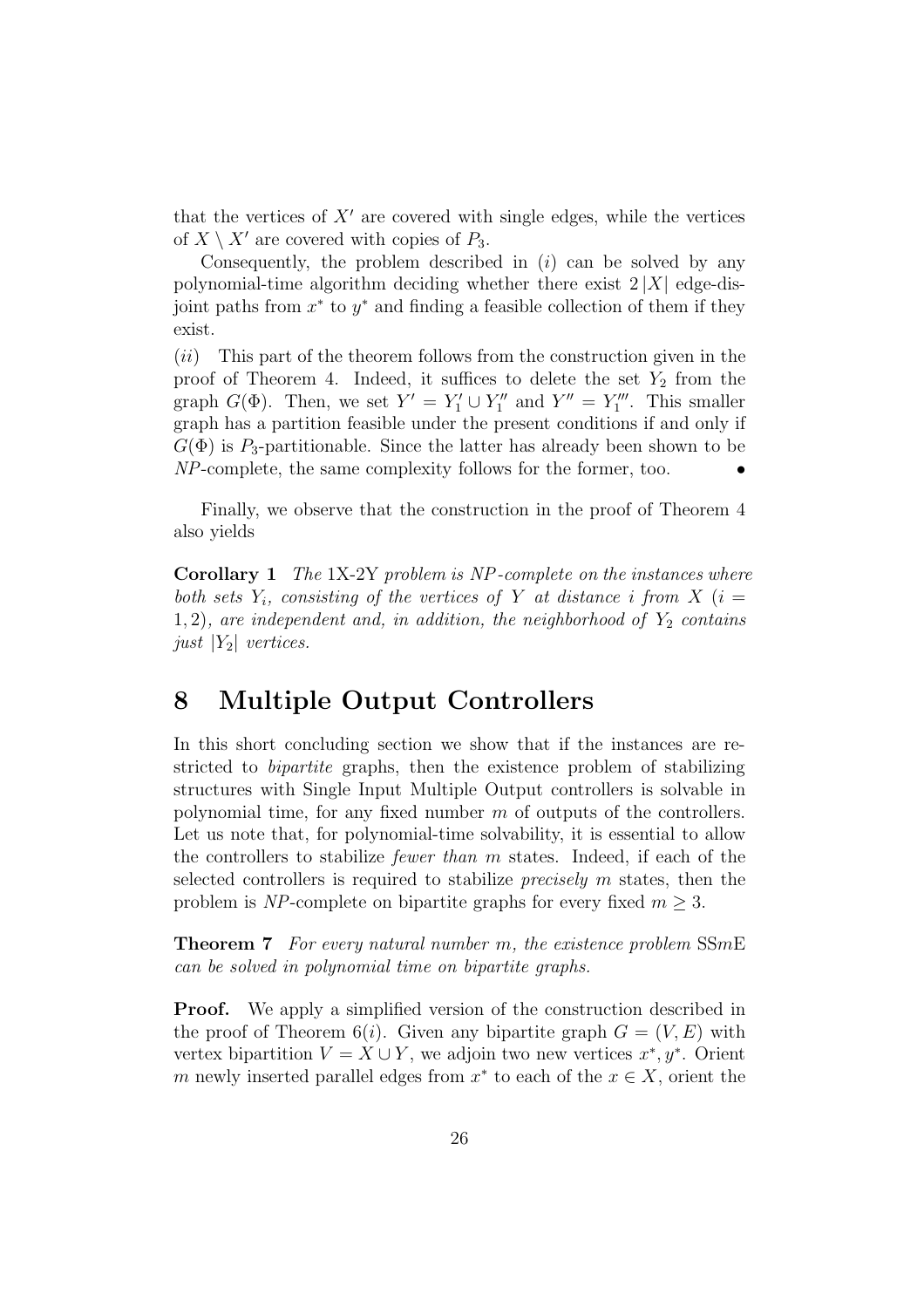edges of  $G$  from  $X$  to  $Y$  (each with multiplicity one), and orient one new edge from each  $y \in Y$  to  $y^*$ .

It is immediately seen that feasible partitions of  $G$  into stars with at most  $m$  edges each, centered at  $X$ , can be extended to collections of |Y| edge-disjoint  $x^*$ – $y^*$  paths. Conversely, in any collection of |Y| edgedisjoint  $x^*$ – $y^*$  paths, at most m paths pass through each  $x \in X$ , and each  $y \in Y$  is contained in precisely one of the paths. Thus, the feasible partitions of  $G$  are in one-to-one correspondence with the path collections of size  $|Y|$ . If at least one of the latter exists, then one of them can also be found in polynomial time.

**Acknowledgements.** Research of the first two authors was supported in part by the Hungarian Scientific Research Fund under grant OTKA T–026575. Part of this work was carried out while the second author visited BRICS, Arhus, from where support is gratefully acknowledged, too.

## **References**

- [1] H. Enomoto : private communication, September 2000.
- [2] M. R. Garey D. S. Johnson: Computers and Intractability A Guide to the Theory of NP-completeness. Freeman, New York, 1979.
- [3] K. M. Hangos Zs. Tuza : Process Structure Driven Control Structure Selection. In: Prepr. 13th World Congress of IFAC, **Vol. M** (1996), pp. 187–192.
- [4] K. M. Hangos Zs. Tuza : Computational Aspects of Graph Theoretic Methods in Control. In: Computer-Intensive Methods in Control and Signal Processing  $-$  Can We Beat the Curse of Dimensionality? (L. Berec et al., eds.), 2nd European IEEE Workshop, Prague, Czech Republic (1996), pp. 187–192.
- [5] K. M. Hangos Zs. Tuza : Optimal Control Structure Selection for Process Systems. Computers and Chemical Engineering, to appear.
- [6] R. Holzman : private communication, July 1999.
- [7] T. Kailath: *Linear Systems*. Prentice Hall, New Yersey (1980).
- [8] A. Kotlov: private communication, July 1999.